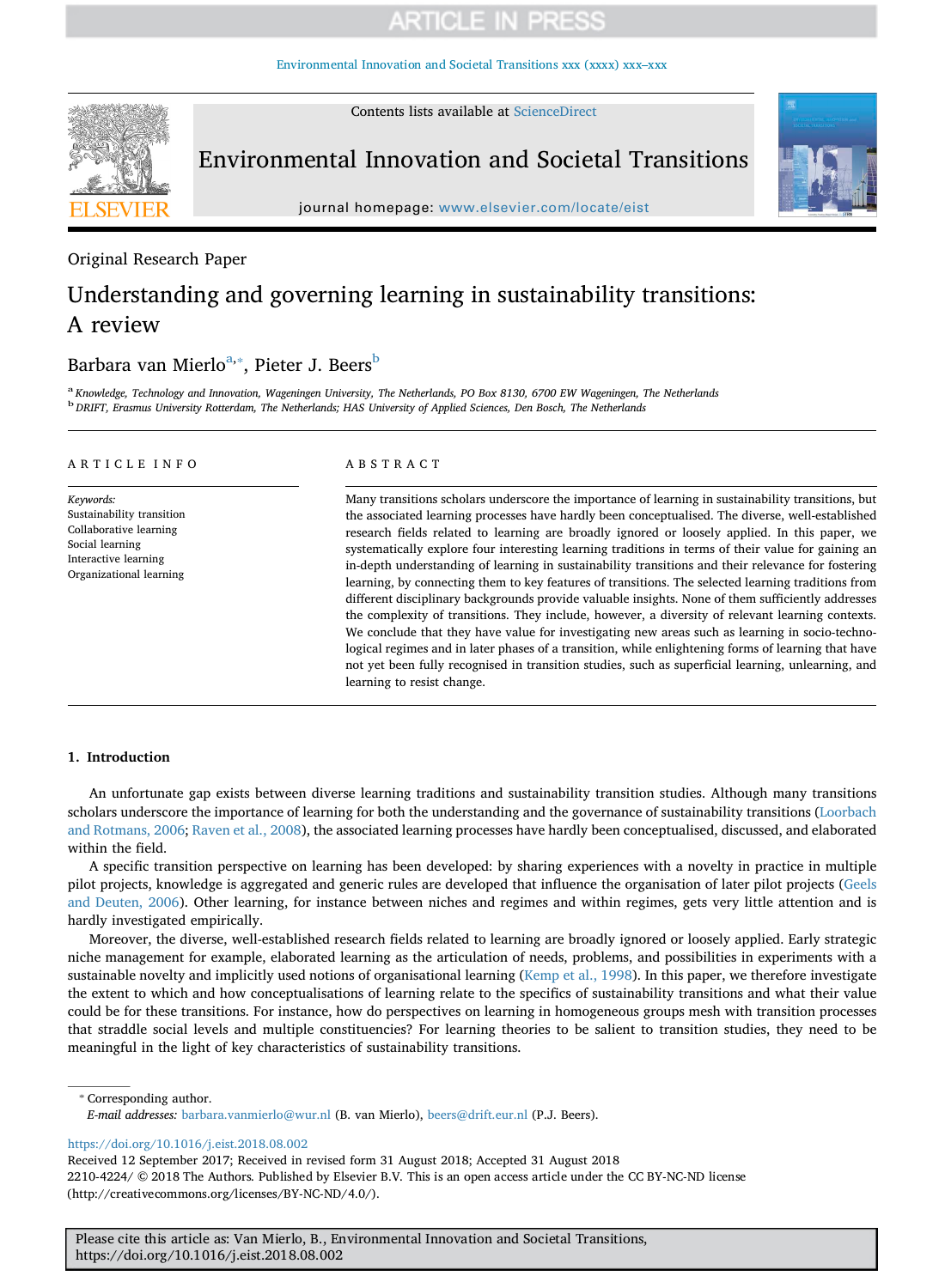#### *B. van Mierlo, P.J. Beers Environmental Innovation and Societal Transitions xxx (xxxx) xxx–xxx*

In this paper, we systematically explore four well-established learning traditions on their value for gaining an in-depth understanding of learning in transitions and their relevance for fostering learning, because 1) ideas from diverse traditions appear in sustainability transitions studies and 2) multiple types of learning processes can be expected to take place in transitions, given their complexity. In this way, we aim to bridge the gap between learning approaches and sustainability transition thinking. We hope to inspire transition scholars to consider their perspective on learning more explicitly and to make better use of valuable insights from established traditions. Likewise, we aim to inspire learning scholars to make a greater effort to contribute to sustainability transition studies by acknowledging and adding to the basic ideas on which these studies build.

### **2. Methodology**

#### *2.1. Identifying learning traditions*

Well-known learning concepts and theories appear in diverse scientific fields with different meanings depending on the context in which they are used. Instead of conducting a rigorous conceptual analysis showing the diversity of meanings and the development of, and the relations between, concepts, the focus of our analysis is on well-established research fields. By identifying their basic ideas, rather than highlighting the crossovers, we can acknowledge their unique features and hence their specific potential value for transition studies.

To analyse well-established research fields, we selected a few scholarly learning traditions that exhibit the characteristics of a research programme in the sense of [Lakatos \(1968–1969\).](#page-13-3) According to Lakatos, any scientific research programme consists of a hard core that cannot be rejected within that programme. Research programmes are successful when they 1) develop *auxiliary hypotheses* and *touchstone theories* that save the theoretical hard core from refutation by inconsistent empirical evidence and 2) become increasingly complicated to more accurately simulate reality. In other words, we can speak of a research programme when scholars recognise it as a tradition with a more or less stable core and when its progress is documented – it has to exhibit some conceptual and empirical development beyond being often used. This is considered to be the case if review articles exist, because these entail the acknowledgement of a body of research as a tradition, document its basic tenets, and often describe the progress in the field.

In order to show the potential value of well-established learning traditions and connect them to transition thinking, we selected four out of a wealth of some tens of research programmes. These four programmes: 1) are analytical and descriptive rather than normative; 2) consider learning as a process among a plurality of persons or actors; 3) display broad differences between them, basically because they have unique disciplinary backgrounds. The following traditions were thus selected:

- Collaborative learning (educational sciences)
- Organisational learning (management studies)
- Social learning in natural resource management (complex system thinking)
- Interactive learning in the learning economy (institutional economics)

Completeness in the sense of acknowledging all potentially relevant traditions would be a sheer impossibility. We mention a few interesting ones in Section [4](#page-10-0), hoping to inspire others to undertake a similar effort to analyse their value for the transitions context.

The analytical level of the traditions varies as a consequence of our methodology. We turned to the key sources of the most influential scholars to analyse the core features of each research programme.

### *2.2. Systematic assessment*

The learning traditions are expected to both reveal and conceal aspects of sustainability transitions (compare Framing: [Goffman,](#page-13-4) [1974\)](#page-13-4). Their value for understanding learning in transitions is systematically assessed by examining their core features in the light of salient dimensions of transitions.

In a review of the emerging field of sustainability transitions, [Markard et al. \(2012\)](#page-13-5) identify transition management, strategic niche management, the multi-level perspective, and technological innovation systems as the four most prominent frameworks. Sustainability transitions are basically "long-term, multi-dimensional, and fundamental transformation processes through which established socio-technical systems shift to more sustainable modes of production and consumption" [\(Markard et al., 2012, p. 956\)](#page-13-5). The two key concepts connecting the four strands are *socio-technological regime* and *niche*, which are the basis of the core model of transition studies: the multi-level perspective. For a description of these key concepts see [Box 1](#page-2-0).

In transition studies, learning is usually assumed to take place in an early phase of transitions in and around niches or, from a slightly different angle, a technological innovation system (see among others [Geels and Raven, 2006](#page-13-6); [Hekkert et al., 2007;](#page-13-7) [Hoogma](#page-13-8) [et al., 2002;](#page-13-8) [Loorbach and Rotmans, 2006](#page-13-0); [Smith and Raven, 2012;](#page-14-1) [van Mierlo, 2012](#page-14-2)).

In the most elaborated perspective on learning in transitions specifically, learning is seen to take place at different places in different phases (see [Fig. 1\)](#page-2-1):

- among actors located within a local experiment, pilot project, or initiative ('Local practices' in [Fig. 1\)](#page-2-1);
- between local experiments;
- from local experiments to an emerging niche or field ('Cosmopolitan level' in [Fig. 1\)](#page-2-1); and
- in interactions between experiments and niche (once the niche has formed).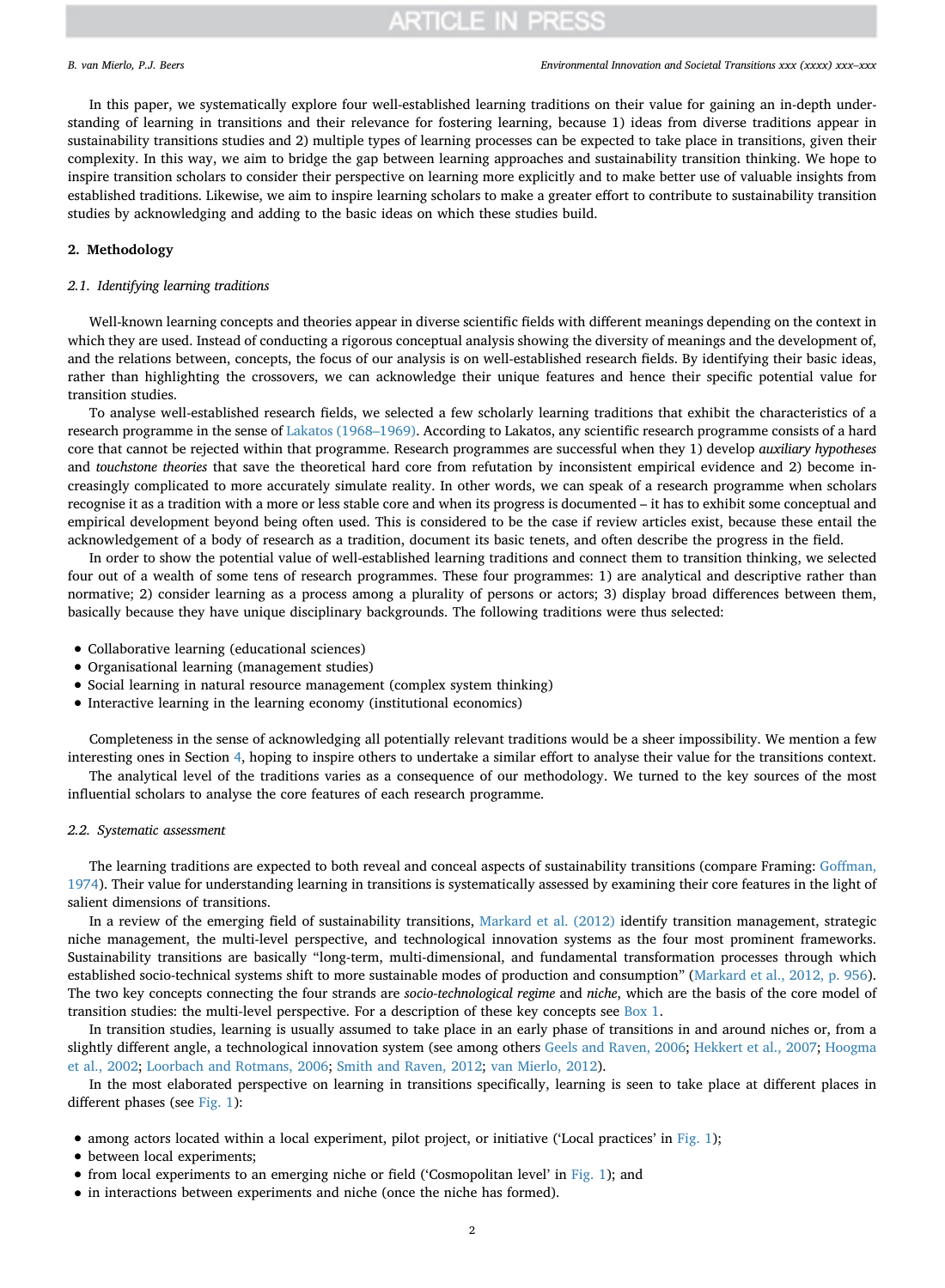In this ideal-typical model, learning is the translation of experiences in local projects into general knowledge, rules, and norms, thus creating knowledge flows between these places ([Geels and Deuten, 2006](#page-13-1); [Geels and Raven, 2006](#page-13-6); [Smith and Raven, 2012\)](#page-14-1). It requires interaction between actors and dedicated knowledge aggregation activities by intermediary actors. Scientific accounts of learning by and among incumbent actors, of learning that is not conducive to sustainability transitions, and of unlearning are largely absent from the domain of transition studies. Also, conflicts, which abound in transitions, are hardly addressed as a potential source of learning [\(Cuppen et al., 2016\)](#page-13-9).

#### <span id="page-2-0"></span>**Box 1**

### The regime and niche concepts

A socio-technological regime is the configuration of technology, knowledge, infrastructure, symbolic values, and role division that has emerged around social practices ([Rip and Kemp, 1998;](#page-14-3) [Tukker et al., 2008](#page-14-4)). Hence, it is regarded as the existing, dominant system that fulfils a specific societal function, like the provision of energy or food. A regime is stabilised through various self-reinforcing or lock-in mechanisms. [Geels \(2004\)](#page-13-11) discerns three kinds of stabilising mechanisms. First, the rules in the system, including cognitive heuristics, normative rules, and formal regulations, provide stability because they guide actions and perceptions. They are deep structures on which knowledgeable actors draw in their actions and therefore provide the action context [\(Giddens, 1984](#page-13-12)). In their actions, they also adapt or redefine these structures. Given that rules are aligned within a system, it is hardly possible to change one rule without altering others. Second, the mutual dependence between actors contributes to the stability of a system. Once networks have formed around a policy issue, market, or programme, the actions of the actors involved (including the suppliers, traders, and buyers from a value chain) become increasingly intertwined. In such networks, actors can become locked into their relationships, thus blocking new ideas from outside and discouraging other potentially fruitful collaborations ([Klein Woolthuis et al., 2005\)](#page-13-13). Finally, long lifetimes of the material components of a system add to its stability, as well as the investments sunk in infrastructure and the complementarities of material components of technologies. These mechanisms explain why regime changes tend to follow certain pathways and consist of predominantly incremental innovation.

Niches are protected spaces of small application domains in which radical, novel ideas and incipient social and technical innovations have the opportunity to mature. In this process, new ideas evolve about the meaning and value of these innovations, as well as user preferences, desirable product development, and the needed policy and infrastructure. The development and specification of these ideas are called learning processes. Although the novelties in the niches essentially compete with the regime, interactions between empowered niches and regimes are essential for sustainability transitions to ensue [\(Beers and van Mierlo, 2017\)](#page-13-14).

<span id="page-2-1"></span>

**Fig. 1.** Places and phases of learning according to [Geels and Deuten, 2006.](#page-13-1)

In an effort to come to a sufficiently diverse as well as specific set of questions regarding the value of well-established learning approaches for a better understanding of learning in sustainability transitions, we started from the following key characteristics:

• *Actor diversity and interaction*. Regimes consist of multiple networks [\(Geels, 2002](#page-13-10)) with an extreme diversity of actors (public authorities, producers, suppliers, consumers, citizen groups, financiers, and so on) fulfilling specific roles and bringing in specific knowledge, interests, values, and cultural and organisational backgrounds. Whereas some actors involved in a transition process may interact on a daily basis, especially in an experiment, many actors relevant for regime change meet and exchange rarely or only indirectly. Moreover, interactions are often presented as conflictual, as tensions during experimental, socio-technological design processes in niche development on the one hand, and as the competition between niches and regimes that may destabilise regimes on the other hand. This raises the following questions: What kind of diversity is acknowledged? Under what conditions is diversity a source of learning or a barrier to it? What types of interactions are conducive to or hinder learning? What is the role of conflicts and tensions?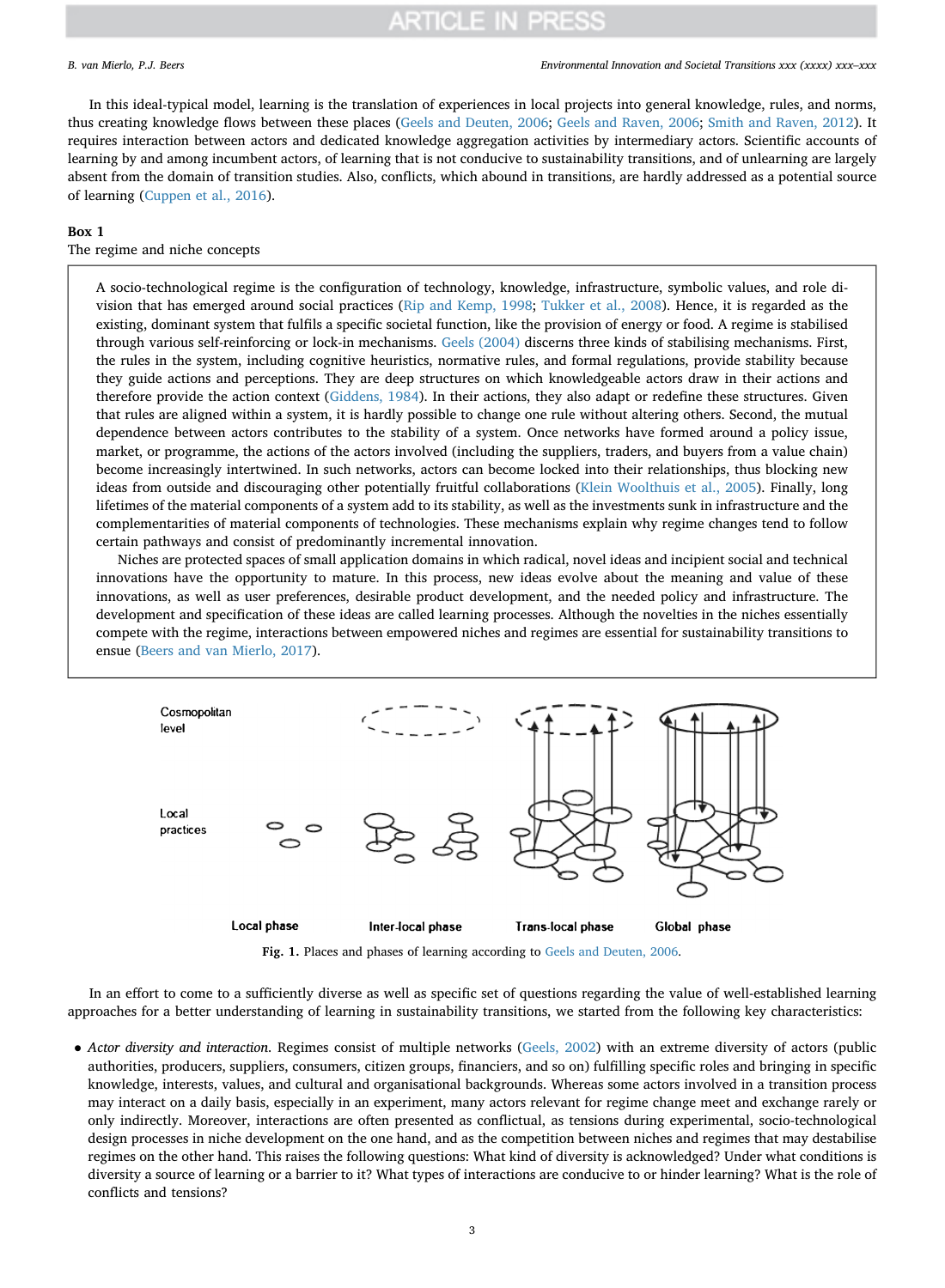#### *B. van Mierlo, P.J. Beers Environmental Innovation and Societal Transitions xxx (xxxx) xxx–xxx*

- *Social levels*. The levels proposed in the multi-level perspective are levels of structuration of local practices. As a consequence, niche developments can be 'overruled' by regimes, and regimes by the landscape. The higher the level, the more abstract and the harder to investigate empirically. This is perhaps the reason why learning at regime level is rarely the subject of scientific study. Although the whole idea of levels is increasingly criticised, and flat models have been proposed instead [\(Elzen et al., 2012](#page-13-15)), the multi-level perspective has shown great value as a heuristic, especially in the practice of transition efforts. The related questions regarding the learning traditions are: What social levels are discerned and on what basis? Can these be connected to the 'levels' of the multi-level perspective? What kind of additional insights could the learning traditions yield?
- *Timeframe*. Sustainability transitions cover change processes in many diverging timeframes. They range from (part of) a day in the form of meetings or workshops, to a few months or years in the form of, for instance, a system innovation programme, to two or three generations, which is a rule of thumb for the time needed for a full transition from beginning to end. A complicating factor for understanding the role of learning is that the transformative character of an innovation process can only be assessed in hindsight. Questions arising are thus: What are the timeframes of the learning traditions? To what extent do the traditions appear to be relevant for specific timeframes and related phases in a sustainability transition?
- *Direction of change*. By definition, sustainability transitions have a direction, in the form of an emerging pathway towards a system that provides societal functions in a more sustainable way [\(Elzen et al., 2011;](#page-13-16) [Stirling, 2009](#page-14-5)). In addition to the normativity of the direction of change, the direction of change implies that the new pathway(s) should break through lock-ins, for which transformative processes are required. Do the learning traditions pursue a kind of normative goal (whether explicitly mentioned or implicitly suggested)? To what extent do they assume that achieving such a goal would imply a restructuration of the systems?

### *2.3. Analysis*

To analyse the value of the learning traditions, we followed three steps for each tradition:

- 1 We identified its theoretical core. This is described in general terms of basic characteristics, area of application, and current progress.
- 2 We interpreted the core and, if needed, additional theoretical elements in the light of the four key sustainability transition characteristics. In addition, we identified the conditions under which learning is supposed or proven to take place and the kind of interventions that have proved effective, insofar as this is explicated in the literature.
- 3 To come to conclusions about the value of the traditions for the governance of sustainability transitions, we sought to answer a) where in a sustainability transition the kind of learning addressed could be positioned and hence be relevant, b) how it could increase the understanding of learning in sustainability transitions, and c) what suggestions it provides for triggering, supporting, and stimulating learning in transition processes.

Finally, the findings for all the traditions were compared and integrated to get an overview of the (potential) contribution of the learning traditions to the elucidation of learning in sustainability transitions and to define what gaps still remain.

### **3. The learning traditions**

In this section, per learning tradition, we first describe their core features. Secondly, we analyse whether and how they are relevant for transitions. For an overview, see [Table 1.](#page-4-0) On the basis of these steps, we arrive at conclusions about their value for understanding learning in sustainability transitions.

### *3.1. Collaborative learning*

### *3.1.1. Core features*

Scholars in the educational or learning sciences have concentrated on understanding learning processes in individuals and in groups. In this field, the social side of learning is present in a broad range of situations, from teacher–learner interaction to learning social entities and everything in-between [\(Salomon and Perkins, 1998](#page-14-6)). In a review study, the term *collaborative learning* is defined as "a situation in which two or more people learn or attempt to learn something together" ([Dillenbourg, 1999, p. 1\)](#page-13-17).

The concept of collaborative learning appears to be applicable to any social situation in which learning plays a role, be it educational, professional, and/or informal. Empirical work ranges from laboratory and classroom contexts to learning in the workplace and interdisciplinary learning. The concept has drawn scholarly attention because individual learning approaches rarely, if ever, take into account how social and cultural interactions shape learning [\(Salomon and Perkins, 1998](#page-14-6); [Akkerman et al., 2007](#page-12-0)). Furthermore, collaborative learning helps to interpret the effects of social aspects on learning. Interaction in heterogeneous groups, for instance, sometimes leads to more competence in individual learners than interaction in homogeneous groups [\(Sullivan Palincsar,](#page-14-7) [1998\)](#page-14-7). The learning sciences include a broad variety of theoretical perspectives on learning but, to identify its value for understanding learning in transitions, we concentrate on the work related to learning in collaborative settings in which persons have mostly an equal status.

Two dominant perspectives on collaborative learning are the cognitivist and the constructivist orientation ([Akkerman et al.,](#page-12-0) [2007\)](#page-12-0). The cognitivist orientation starts from a conceptual model of the learning individual and reasons how this model can be applied to a social situation and what this means for collaborative learning. The constructivist orientation takes the social (group)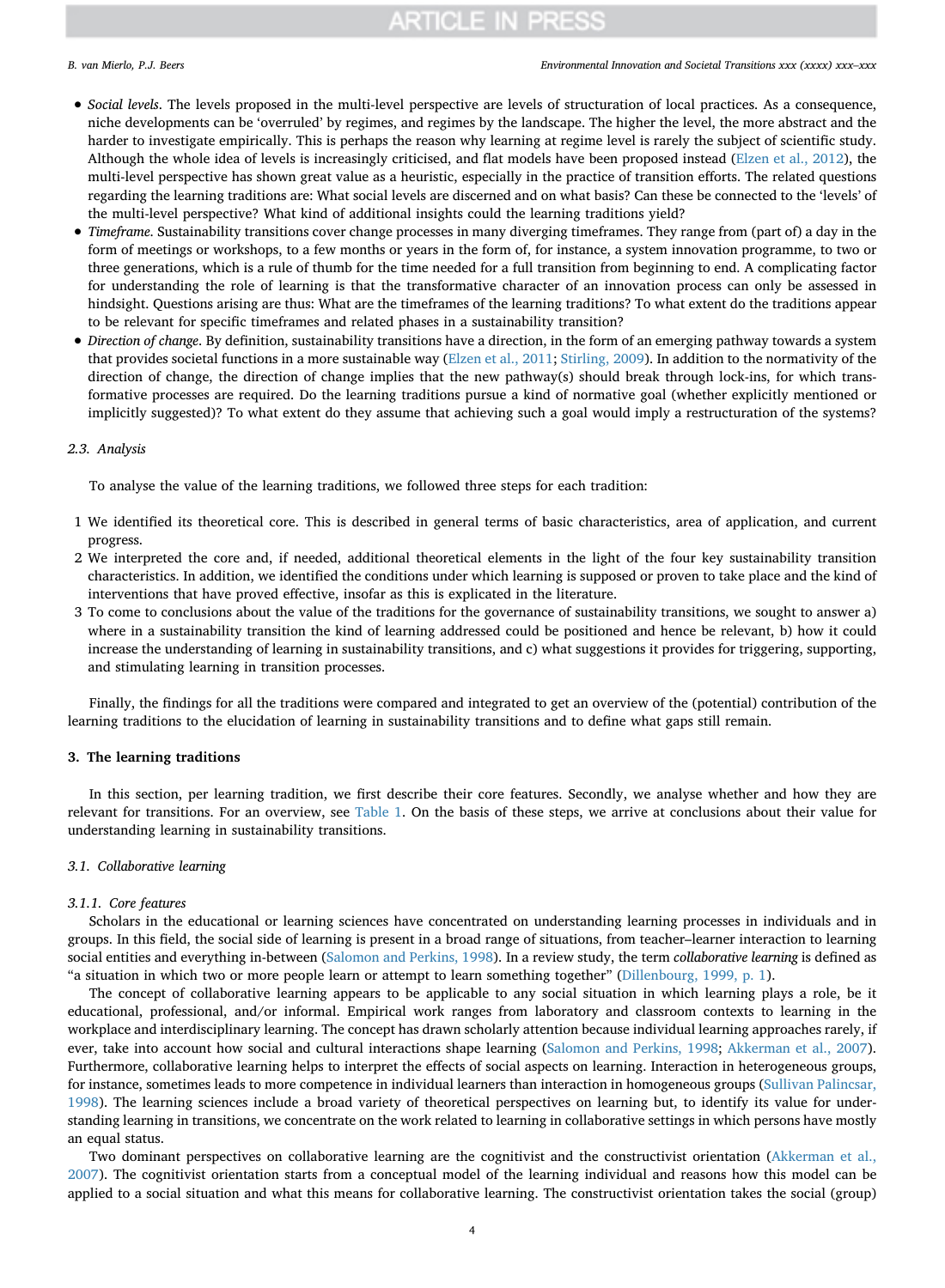*B. van Mierlo, P.J. Beers Environmental Innovation and Societal Transitions xxx (xxxx) xxx–xxx*

#### <span id="page-4-0"></span>**Table 1**

| Comparison of the features of the learning traditions regarding transition aspects. |  |
|-------------------------------------------------------------------------------------|--|
|-------------------------------------------------------------------------------------|--|

|                              | Collaborative learning                                                                                                                       | Organisational learning                                                                                  | Social learning in natural<br>resource management                                                                | Interactive learning in the<br>learning economy                                                                                                       |
|------------------------------|----------------------------------------------------------------------------------------------------------------------------------------------|----------------------------------------------------------------------------------------------------------|------------------------------------------------------------------------------------------------------------------|-------------------------------------------------------------------------------------------------------------------------------------------------------|
| Diversity and<br>interaction | Mostly equal status in<br>the learning process<br>Different cognitive<br>perspectives                                                        | Shared daily routines, diverse knowledge,<br>competences, organisational roles, interests,<br>and values | Diverse knowledge, histories,<br>and values, as well as diverse<br>social roles                                  | Departments and organisations<br>differ in competences,<br>organisational culture, and<br>cognitive frameworks                                        |
| Social levels                | Individuals and groups<br>of learners                                                                                                        | Individuals (practitioners) and<br>organisations<br>(environment)                                        | Individuals (stakeholders)<br>and groups/networks of<br>actors involved in a complex<br>issue                    | Innovation systems<br>Organisations - departments<br>Agents                                                                                           |
| Timeframe                    | From meetings to<br>projects                                                                                                                 | Continuous learning in loops of<br>action-reflection-adaptation                                          | From (facilitated) meetings to<br>ongoing social learning                                                        | Continuous                                                                                                                                            |
| Direction of<br>change       | Task-specific group<br>performance                                                                                                           | Effective adaptation of organisational<br>routines to changes in context                                 | Novel solutions and<br>collaboration to address<br>complex issues                                                | Survival of firms in learning<br>economy<br>Economic growth                                                                                           |
| Conditions                   | Teacher as coach<br>Breaking task into pieces<br>to support task<br>performance<br>ICTs as both task<br>support and<br>communication support | Deliberation to explicate theories-in-action<br>Systems thinking<br>Trust<br>Urgency and interdependence | Interdependence<br>Trust<br>Neutral facilitation<br>Interactive problem analysis<br>and development of solutions | Knowledge arrangements<br>Government interventions<br>Project teams, job rotation, and<br>the like<br>Intermediary agents<br>Trust<br>Shared language |

level as the starting point because it cannot (easily) be reduced to its individual constituents. The constructivist orientation also regards the role of the teacher differently. Instead of being an instructor, giving his/her knowledge to the learners, the teacher is a facilitator who supports collaborative learning ([Jonassen, 1991](#page-13-18)).

Different as they may be, both orientations emphasise learning as a process of sense-making or negotiation of meaning [\(Baker](#page-13-19) [et al., 1999;](#page-13-19) [Dillenbourg, 1999](#page-13-17)). In this process, people iteratively voice their own understandings, interpret others' contributions, and negotiate a new, shared understanding of a learning task (problem). As this is seen as a socially and culturally situated process, neither shared understandings in teams nor individual learning can be analysed without taking into account the social context and interaction that co-produced them.

Researchers link the necessity for collaborative learning to the complexity of learning tasks. They suggest selecting learning tasks that resemble real-world tasks (so-called authentic tasks: [Hmelo-Silver, 2003\)](#page-13-20) and simplifying those to connect to the learners' knowledge and experiences while keeping the structure of the problem intact. The fact that complex problem solving is usually a group effort is therefore sufficient reason for the researchers to let group work be part of a learning task [\(Sullivan Palincsar, 1998](#page-14-7)).

Communication in groups is seen as crucial for learning. A key topic of research is how to influence communication in order to produce specific collaborative learning results. This could be done for example with specific procedures for specific learning tasks, as exemplified by problem-based learning [\(Hmelo-Silver, 2003](#page-13-20)) and reciprocal teaching ([Sullivan Palincsar, 1998\)](#page-14-7). In the subfield of computer-supported collaborative learning (CSCL), information and communication technology (ICT) is used to support specific collaborative learning tasks, such as design [\(Buckingham Shum et al., 1997\)](#page-13-21) and argumentation [\(Conklin and Begeman, 1987](#page-13-22); [Suthers, 2001](#page-14-8)). For instance, CSCL tools have been used to foster argumentation by structuring communication. Users with CSCL support have been found to be better able to elaborate on evidence for and against certain claims than users without such support [\(Suthers, 2001\)](#page-14-8). And collaborative sense-making has been shown to benefit from making mutual misunderstandings explicit as soon as they arise [\(Beers et al., 2006\)](#page-13-23).

The CSCL subfield also supplements the general perception of collaborative learning taking place in face-to-face communication, for instance in classroom situations. The rise of ICT has enabled distance learning, with learners communicating online either synchronously, meaning that the learners collaborate through chat-like conversations, or asynchronously, meaning that learners are free to choose when to communicate.

### *3.1.2. Relation with transition characteristics*

**Diversity and interaction**:With regard to diversity and interaction, collaborative learning researchers focus mainly on individual differences, especially cognitive differences (knowing different things). These differences can be a source for learning, for instance when learners collaborate on a task. Indeed, scholars often draw a relation between complex issues and the necessity for collaborative learning; task complexity requires learners to combine multiple sources of knowledge. Conflicts can arise as a consequence of different understandings within a group process or when individual understandings do not fit a shared endeavour. Such conflicts are predominantly seen as something to be overcome in the learning process, sometimes even as conducive to the learning process: *constructive cognitive friction* refers to creating a learning task that stretches a learner sufficiently (but not too far) beyond his/her current abilities to result in learning [\(Vermunt and Verloop, 1999](#page-14-9)). Conflicts thus are hardly, if ever, seen as a threat to learning.

Another aspect of diversity concerns the roles of learners in a group task context, for instance when the learning task is divided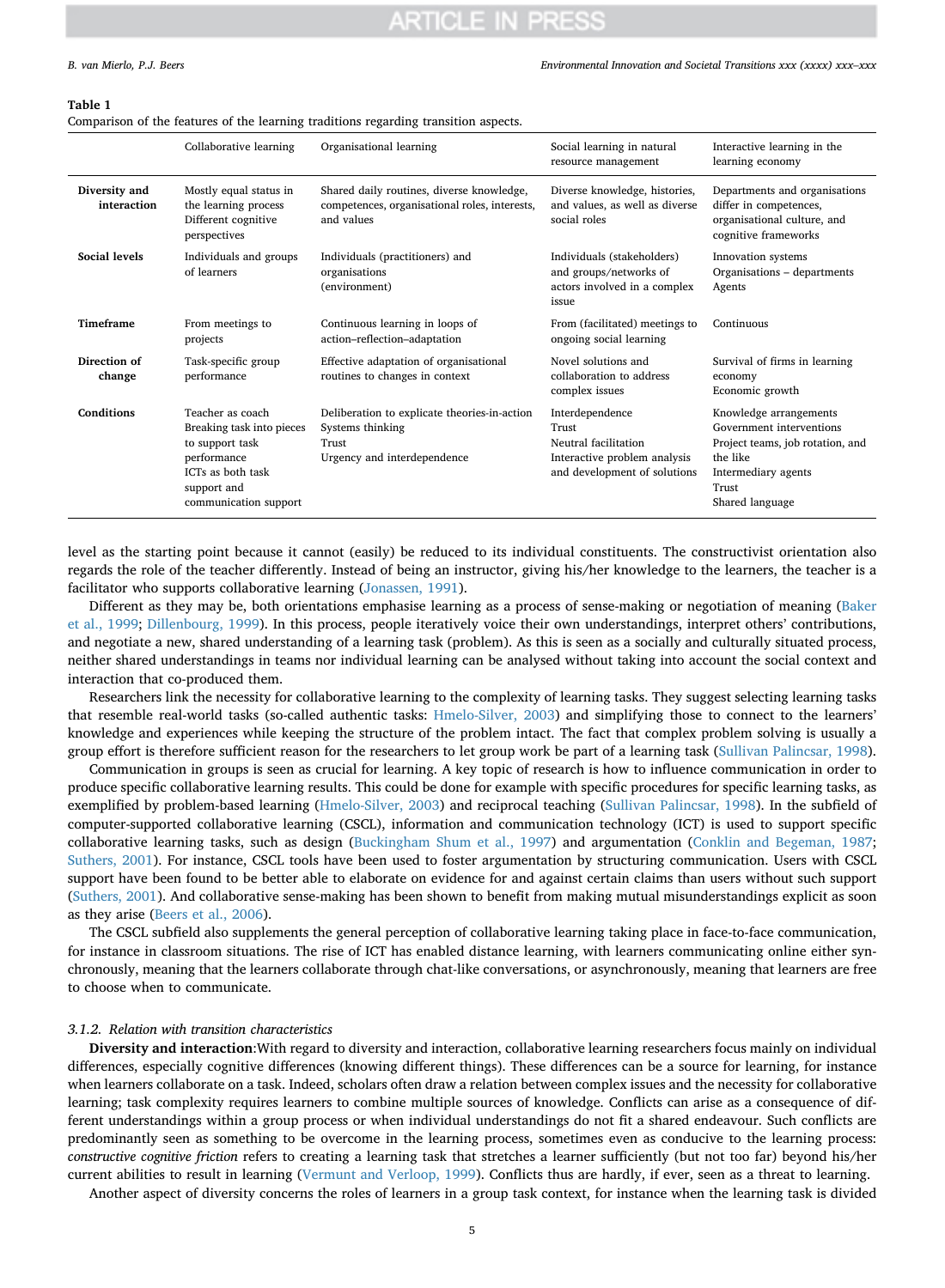#### *B. van Mierlo, P.J. Beers Environmental Innovation and Societal Transitions xxx (xxxx) xxx–xxx*

into multiple responsibilities (for example, chairperson or notetaker). However, learners are usually presumed to be of equal status, perhaps apart from the specific status of the teacher ([Baker et al., 1999](#page-13-19)).

**Social levels**:With regard to social levels, collaborative learning research often distinguishes between the group of learners and the individual. The performance of the learners related to the learning task at hand, is assessed at either the individual or the group level.

**Timeframe**: With regard to duration, collaborative learning researchers focus on various timeframes, ranging from a meeting [\(Koschmann and LeBaron, 2003](#page-13-24)), to meeting sessions (often classroom or laboratory) of one or several hours [\(Beers et al., 2006\)](#page-13-23), to sometimes the duration of a project ([Akkerman et al., 2008\)](#page-12-1).

**Direction**: In terms of direction of learning, collaborative learning scholars seemingly offer little in the way of a normative point of view. Rather, they sometimes include outcome indicators such as group performance/individual performance on a task. Ideally, the learning task is typical of an existing real-world task in the learners' domain. The specifics differ between types of tasks. So, the performance criteria for a design task are different from those for an argumentation task.

**Conditions and governance**: Learning is supported by concentrating on meaning making and structuring communication. The role of the teacher is predominantly that of a coach for learning processes. The differences among approaches are myriad, but they appear to share the idea that a collaborative task can be broken down into more manageable pieces that can be used to scaffold learning. In other words, the communication process is pre-structured ('scripted') so that the inexperienced group can learn how to complete a complex task [\(Dillenbourg, 1999;](#page-13-17) [Sullivan Palincsar, 1998](#page-14-7)). The different ways of supporting collaborative learning are many and, as mentioned above, they are usually specific to the task at hand.

#### *3.1.3. Relevance for understanding learning in transitions*

Collaborative learning research has seldom appeared in the transitions literature, apart from some notable exceptions [\(Beers et al.,](#page-13-25) [2016\)](#page-13-25). This tradition, however, includes some notions that may well have value for sustainability transitions.

In transitions, the contexts that feature groups working together on a task can be thought of in terms of collaborative learning. Such tasks comprise the development of a niche experiment and a system innovation initiative, the development of normative future visions or transition pathways with diverse actors, and the translation of lessons learned in a pilot project to the context of a niche or regime. And of course, incumbent organisations often feature team work that entails collaborative learning processes.

The potential contribution of collaborative learning research is threefold. First, support for collaborative learning requires a task analysis and work division. It is possible to apply this principle to specific challenges in transition contexts in order to facilitate stakeholders' learning processes. This applies best to structured processes of reflexive governance, such as transition management and reflexive monitoring. Indeed, the latter approach already provides support for specific subtasks in system innovation initiatives, such as conducting a system analysis, keeping track of a dynamic learning agenda, and organising eye-opener workshops to stimulate learning between pilot projects [\(van Mierlo et al., 2010b\)](#page-14-10).

Second, conceiving of collaborative learning as negotiation of meaning seems helpful. In transition contexts, stakeholders have very differing knowledge. In order for them to arrive at a common understanding (common ground) they need to be able to overcome differences in perspectives that influence how a person's contribution is understood (or misunderstood) by others. Misunderstandings may in particular occur when the learning actors have radically different backgrounds, which in a sustainability transition is likely to be the case when actors from a niche and the regime meet and collaborate. Some studies offer specific suggestions to support negotiation of meaning (e.g., [Baker et al., 1999;](#page-13-19) [Beers et al., 2006](#page-13-23)), such as explicitly verifying one's own understanding of another's contribution, delaying opinionated responses, and accepting disagreement. In other words, differences in perspective are seen as a challenge to be overcome in collaborative learning, whereas transition scholars usually see multiple perspectives mainly as a resource for dealing with societal complexity ([Beers et al., 2016](#page-13-25)).

Third, learning through asynchronous communication may be relevant for learning in transition processes, for instance in the interactions between actors from niches and regimes. The time gaps and distance inherent in communication in transitions may provide room for facilitators to train actors in argumentation and communication skills as well as to urge them to reflect on their own and others' contributions before responding. Transition programmes may provide a structured context for organising such activities. If the actors involved in these programmes are willing and able to communicate, facilitators could design a collaborative process of learning as meaning making.

#### *3.2. Organisational learning*

#### *3.2.1. Core features*

The first literature on organisational learning, which is strongly rooted in management studies, appeared in the 1980s ([Wang and](#page-14-11) [Ahmed, 2003\)](#page-14-11). For the purposes of this article, we are predominantly interested in what review studies call the normative strand in that it describes the necessary interventions to establish the conditions to operate as a learning organisation ([Robinson, 2001](#page-14-12)). The most prominent scholars in this field are [Argyris and Schön \(1996\),](#page-13-26) who distinguish multiple loops of learning, and [Senge \(1990\),](#page-14-13) who introduced systems thinking into the field. All three influenced many other domains including policy learning, natural resource management, and innovation studies.

Organisational learning may occur when individuals within an organisation experience a problematic situation in the sense of a mismatch between expected, desired, and actual results of actions. This could be due to unexpected external developments and events or tensions with organisational standards. In response, people adapt their actions while reflecting on this mismatch (conduct 'inquiry': [Argyris and Schön, 1996\)](#page-13-26). Feedback or information about outcomes, characteristics, and/or consequences of actions are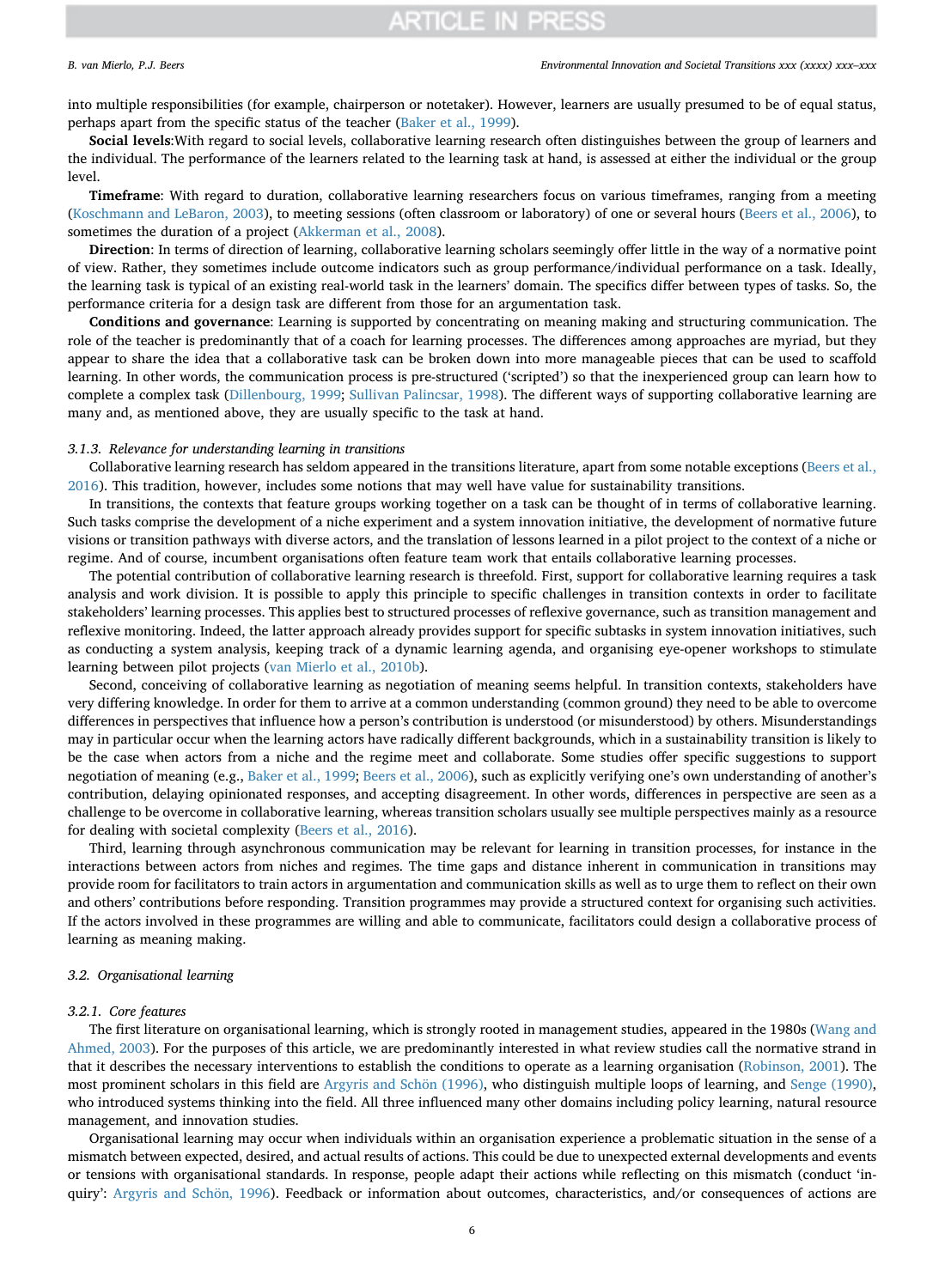considered to be the crucial mechanism in human learning and an influential element in the shaping of human practices (see also [Leeuwis and van den Ban, 2004\)](#page-13-27).

In organisational learning processes, individuals modify their images of the organisation and their understandings of organisational phenomena. In order to become organisational, the learning that results from organisational inquiry "must become embedded in the images of organisation held in its members' minds, and/or in the epistemological artefacts (the maps, memories and programs) embedded in the organisational environment" [\(Argyris and Schön, 1996, p. 16\)](#page-13-26). In [Argyris and Schön's \(1996\)](#page-13-26) terms, this means that, in order to perform tasks in a coordinated way, the 'theory-in-use' is changed; the theory-in-use consists of the frequently implicit reasons and assumptions underlying organisational behaviour.

Many authors distinguish levels of learning. When inquiry focuses on strategies for realising existing goals and does not call into question the underlying assumptions and phenomena, the associated learning is qualified as single-loop, that is, conducive to superficial and strategic change. When the learning involves changes in underlying assumptions, values, and goals, the learning is qualified as double-loop, that is, conducive to deeper change [\(Argyris and Schön, 1996](#page-13-26)). Such learning is accompanied by unlearning, which means that obsolete practices are abandoned.

In the case of societal/organisational complexity, effective learning seldom takes place due to 1) limited cognitive abilities, 2) defensive attitudes and reasoning (in the case of threats or embarrassment), and 3) lack of accurate feedback. The feedback that practitioners experience in their learning concerns mainly direct and close outcomes of their actions, and much less (if at all) the faroff and long-term consequences and impacts that are the hallmark of real-world complexity ([Senge, 1990\)](#page-14-13). Such feedbacks are available in the form of symbolic representations and interpretations rather than real-world phenomena. Hence, organisational problem solutions often evolve and are put into practice without their accuracy having been examined. These reasons limit an organisation's capacity to redesign its routines.

### *3.2.2. Relation with transition characteristics*

**Diversity and interaction**: Organisational learning takes place among individuals with different backgrounds who develop and share common practices within an organisation or another setting with which they identify (a sports association for example). Diversity may consist of different knowledge, competences, and organisational roles. Although interests and values may differ between practitioners, the mere existence of the organisation is generally accepted. The additional conditions required for double-loop learning to take place are fundamentally social, see further below under "Conditions and governance".

**Social levels**: The key distinction in the organisational learning literature is between individual learning and organisational learning. Authors such as [Argyris and Schön \(1996\)](#page-13-26) conceive of the relation between an individual and the organisational setting in which s/he operates as interwoven, whereas others such as [Senge \(1990\)](#page-14-13) and [Wenger \(1998\)](#page-14-14) view the organisation itself as a learning entity. Perceiving learning as a social event thus draws attention to the relationship between learning individuals and the organisational setting in which they operate, the notion of which shows some similarities with the concept of structuration of local practices in the multi-level perspective.

In addition to the individual and the organisational, a third social level that can be distinguished in this type of research, is the environment in which the organisation operates. The environment is usually regarded as the market, but may also be the supply chain and the political environment. It could hence be seen as part of what is supposed to constitute a socio-technological regime. The complexity of this environment may cause crises and surprises and ineffective performance, which again may prompt the organisations to adapt their actions. This is the dominant view of the relation between organisation and environment, but [Robinson \(2001\)](#page-14-12) warns that the reverse might also be true. Organisations may well influence and transform their environments in the generic process of selecting those dimensions of the environment perceived as relevant to act upon.

**Timeframe**: Learning is seen as a more or less continuous process that evolves over time, across meetings and actions. The timeframe needs to be sufficiently long to include feedback from actions in a cyclical process of action(s), outcome(s), reflection, and adaptation (so, at least a couple of weeks, up to several years). Single-loop learning is a common practice every time mismatches occur; double-loop learning takes place more rarely.

**Direction**: In essence, the desirable direction of learning constitutes an organisation's effective adaptation, through changing organisational routines and the status quo, to changes in its context. This means that organisations apply what [Argyris and Schön](#page-13-26) [\(1996\)](#page-13-26) have named model II inquiry, meaning that views are held openly, differences are welcomed as opportunities to test the validity of assumptions, problem-solving is considered more important than maintaining the status quo, and difficulties of change, including emotional difficulties, can be discussed openly.

**Conditions and governance**: The main strategy suggested by [Argyris and Schön \(1996\)](#page-13-26) to facilitate double-loop learning is essentially to make explicit what is implicit in people's practices. They suggest complementing inquiry with deliberation (reflectionon-action), in addition to the regular reflection-in-action. This could be done by identifying and discussing dilemmas with ineffective practitioners and by showing them how they have contributed to the status quo. In this way, practitioners may be stimulated to develop improved theories-in-use. Double-loop learning is likely to occur only in those situations where a person is no longer able to shut out dissonant information. In general however, people tend to ignore information that does not match their understanding of a situation, or to dismiss it as unimportant or untrue. Such defensive attitudes and reasoning could be overcome in exchanges with other practitioners with different perspectives if they contribute new and possibly counter-intuitive information. For [Argyris and](#page-13-26) [Schön \(1996\),](#page-13-26) the main inputs for such deliberation consist of detailed analyses of verbal accounts of organisational life (espoused theories). Others, however, propose eliciting the theories underlying real practices (the theories-in-use) on the basis of an ethnographic investigation of daily, routine practices and comparing these with the espoused theories ([Kouévi et al., 2011\)](#page-13-28). Identified incongruities between an espoused theory and a theory-in-use may then stimulate double-loop learning.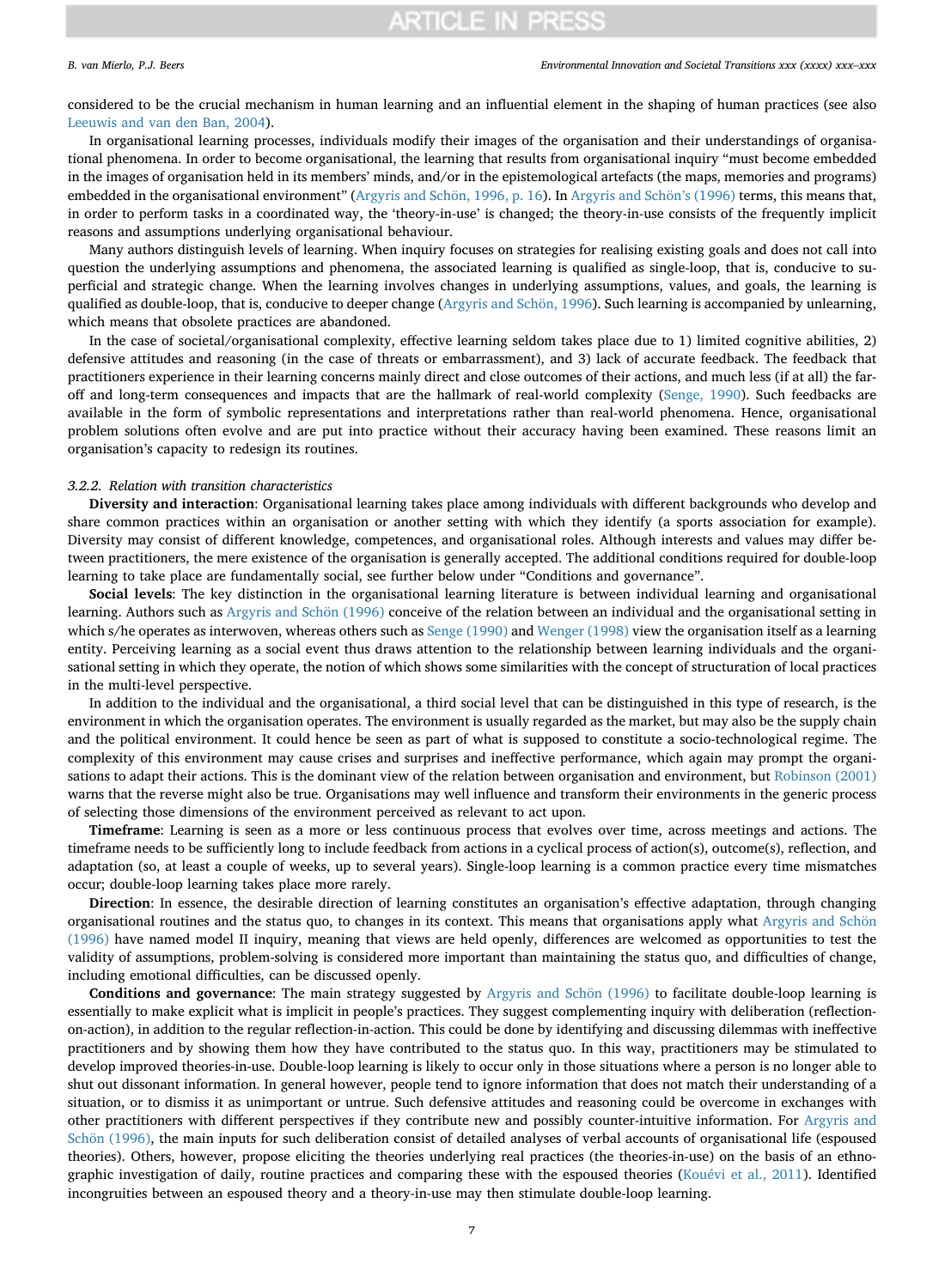#### *B. van Mierlo, P.J. Beers Environmental Innovation and Societal Transitions xxx (xxxx) xxx–xxx*

[Senge \(1990\)](#page-14-13) identifies five basic competences (disciplines) as the prerequisites for organisations to successfully and effectively adapt to, and anticipate, a changing environment. They include an organisation's ability to help employees elicit their deeply held images and assumptions so as to open them up to the influence of others, and the organisation's capacity to have employees develop a joint understanding of a desirable future that fosters genuine commitment and engagement (rather than mere compliance). The possibility of successfully applying these disciplinary requirements hinges crucially on an organisation's ability to master the 'fifth discipline', that is, the capacity to view and appreciate the organisation as a whole rather than as an accumulation of its constituent parts (systems thinking).

Additional stimuli to reflect fundamentally on the tacit assumptions underlying common behavioural patterns include a sense of urgency, an atmosphere of trust, and commitment to reciprocity ([Grin and van de Graaf, 1996](#page-13-29); [Leeuwis and van den Ban, 2004](#page-13-27)). It may also be worthwhile to develop a feeling of mutual interdependence among heterogeneous actors, meaning that they can achieve more together when dealing with a complex situation than on their own [\(Susskind et al., 1999\)](#page-14-15). This may be a condition for, as well as an outcome of, learning ([Leeuwis and van den Ban, 2004\)](#page-13-27). The same holds for trust.

#### *3.2.3. Relevance for understanding learning in transitions*

[Argyris and Schön's \(1996\)](#page-13-26) perspective has been very appealing to transition scholars as it addresses the maladaptedness of organisational behaviour, comparable to the idea of interdependent, incumbent actors resisting change, whereas they should change their routines in alignment in order to combat sustainability issues. Double-loop learning may be considered of key importance, given that sustainability transitions involve multiple, deep changes of practices that include the fundamental values that dominate current ways of life. Senge's ideas on system dynamics (1990), which build on Forrester's work (1971), have found a receptive audience among managers who engage in strategies to help realise sustainable development, e.g., among representatives of corporations that take their social responsibility seriously ([Cramer and Loeber, 2004](#page-13-30); [Molnar and Mulvihill, 2003\)](#page-13-31). According to [Senge \(2000, p. 1\),](#page-14-16) "non-systemic ways of thinking and acting" are at the core of unsustainable practices and can be tackled by "building [learning] enterprises that operate in greater harmony with larger social and ecological systems."

Organisational learning also sheds light on the conditions under which undesirable organisational routines may or may not change and the types of interventions that may trigger double-loop learning. This knowledge may apply to initiatives and niche experiments in which actors cooperate closely, as well as for transition-relevant contexts, such as grassroots innovations, social movements, and the constituencies in the incumbent regime or any other context in which individuals share practices with others.

In the pursuit of sustainability transitions, it is useful to conceptualise learning as a string of social events and actions, resulting from reflection in interaction on feedback. After all, the changes implied require joint action by large numbers of actors. However, organisational learning applies only to actors interacting on a daily basis in organisations or temporary projects or initiatives; this may conceal more overt conflicts and detrimental practices playing a role in transitions. Yet again, the organisational learning literature elucidates why a multi-actor context, as in transitions, can never by fully known. The results of the actions of many nonparticipating others appear to the learning individual or organisations mainly in the guise of a deeply uncertain, amorphous environment, for instance when they become relevant and concrete as crises and surprises. The outcomes of others' actions will furthermore be experienced via institutional arrangements that either constrain or increase the room for manoeuvre and be known via mediated, limited information ([Loeber et al., 2007](#page-13-32)).

Organisational learning hence is insightful regarding how organisations may learn to change their daily practices in interaction. In order to understand learning in sustainability transitions better, it would be important to, in addition, discern the mediated interaction between organisations at a distance from one another as a form of learning, feedback, and knowledge generation.

#### *3.3. Social learning in natural resource management*

#### *3.3.1. Core features*

The term social learning is key for researchers studying learning related to natural resource management (see e.g., the review of [Rodela, 2011\)](#page-14-17). It emphasises the importance of integrating knowledge from multiple perspectives. Social learning occurs when heterogeneous actors share their knowledge in an interactive process to produce new knowledge and trust, which, in turn, serve as the basis for joint action ([Pahl-Wostl, 2006](#page-14-18)). Social learning theory treats actor diversity (in terms of knowledge, values, interests, goals) as an important resource for dealing with complex issues [\(Ison and Watson, 2007](#page-13-33); [Wals, 2007](#page-14-19)).

The main context of interest for social learning scholars consists of natural resource issues situated in socio-ecological systems, that is, complex real-world systems that combine social and ecological systems. These systems are described in terms of general behaviours and basic characteristics resembling complex dynamic systems (e.g., feedbacks and delays, nonlinear behaviour, uncertainties). In that sense, the field of social learning is clearly, although somewhat implicitly, rooted in system dynamics [\(Forrester,](#page-13-34) [1971;](#page-13-34) [Sterman, 1994\)](#page-14-20).

The literature typically views social learning in terms of its inputs and outcomes, with stakeholder diversity (knowledge, interests, values, resources) as input and novel solutions to complex societal problems as outcomes ([Beers et al., 2016](#page-13-25)). Most authors distinguish cognitive from relational outcomes of social learning ([Pahl-Wostl, 2006](#page-14-18)). The cognitive outcomes concern, for instance, new insights and innovative solutions for sustainability issues. These can be seen as the knowledge content of social learning. The relational outcomes refer to, among other things, the emergence of trust among the stakeholders and the new social networks that are formed when stakeholders become aware of their mutual interdependencies.

Recently, [Reed et al. \(2010\)](#page-14-21) and several others (e.g., [Cundill, 2010;](#page-13-35) [Koutsouris and Papadopoulos, 2003](#page-13-36); [Rodela, 2011](#page-14-17); [Scholz](#page-14-22) [et al., 2014](#page-14-22)) have criticised earlier social learning studies. In order to progress the conceptual and methodological grounds of social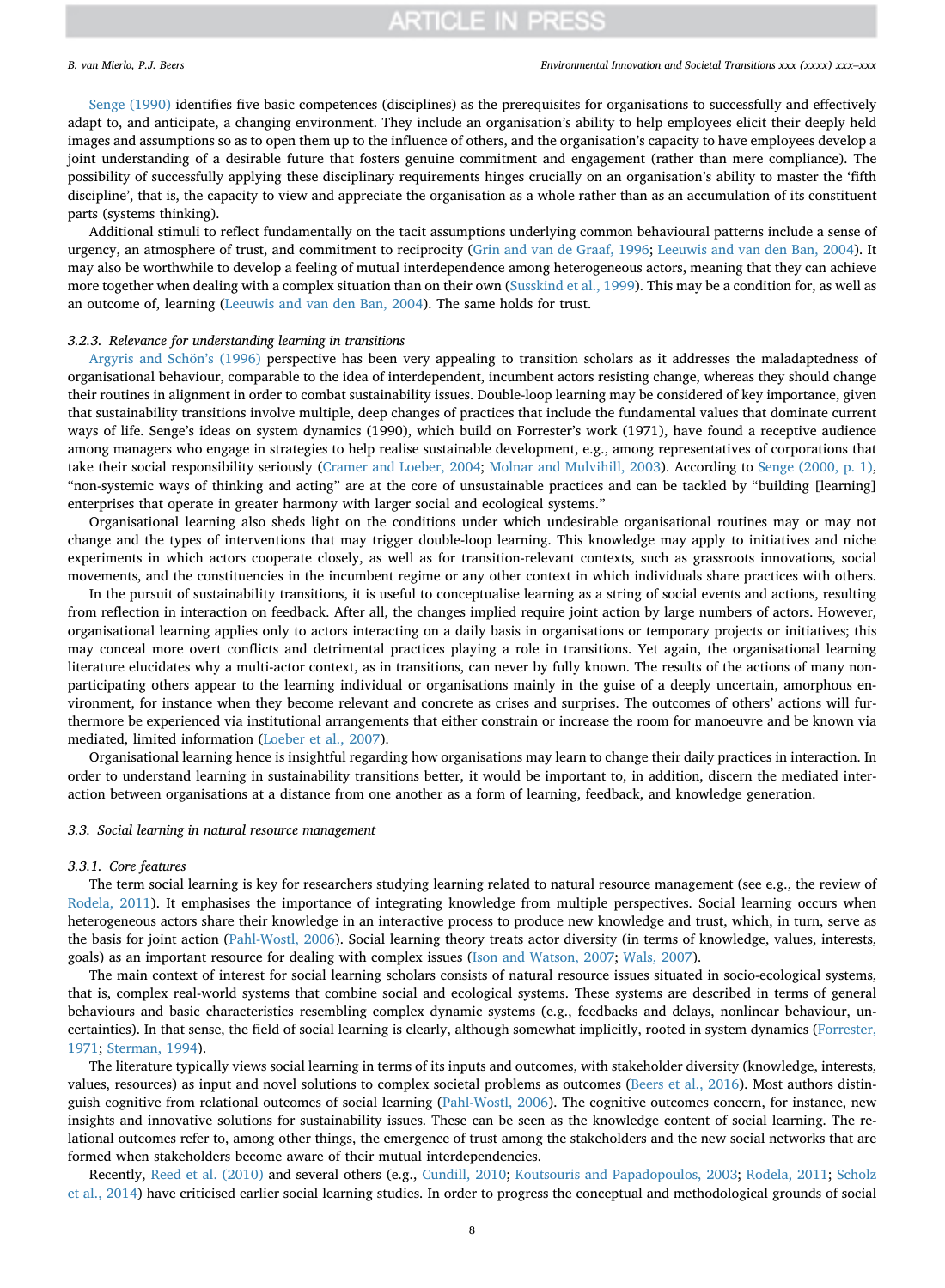learning, they propose, among other things, distinguishing more clearly between process, outcomes, and impacts of social learning. This is expected to provide a fuller understanding of how to support social learning and what it might bring about. Another suggestion is to pay more attention to naturally occurring processes of social learning rather than the facilitated learning processes that have been at the core of many empirical studies.

#### *3.3.2. Relation with transition characteristics*

**Diversity and interaction**: Stakeholder diversity, in terms of knowledge, history, values, and interests, is predominantly seen as a benefit for dealing with natural resource issues, as the complexity of these issues makes it impossible to tackle them from only one perspective. Rather, actors are bound together in their relation to the issue and can deal with it by bringing their diverse perspectives and resources together as a basis for joint action.

**Social levels**: Social learning applies to a group of – potentially dissimilar – stakeholders. [Reed et al. \(2010\)](#page-14-21) assert that social learning includes both individual learning and learning across wider networks and systems. The social learning literature often reports proceedings of facilitated workshops, suggesting that the (organised) group level is an important unit of analysis. [Reed et al.](#page-14-21) [\(2010\)](#page-14-21) emphasise that social learning can (should) also be analysed in learning individuals and in wider networks that go beyond the level of multi-stakeholder groups. While mutual dependency, for instance for effective water shed management, is seen as key to learning, structuration of local practices by rules and technical artefacts is not recognised in this learning approach.

**Timeframe**: Conceptually, social learning concerns various timescales. Empirical studies, however, are often limited to single events rather than longer time spans ([Reed et al., 2010\)](#page-14-21). Those studies investigate learning during (workshop) meetings, sometimes including actions in between meetings. Other studies take a more longitudinal approach, with few or no facilitated events, and include results and outcomes of social learning occurring over longer timeframes.

**Direction**: The process of social learning is thought to involve a content aspect and a relational aspect. Successful social learning yields knowledge and relational outcomes that provide a basis for joint action regarding the natural resource issue, like in an integrated water management programme.

**Conditions and governance**: The most important precondition for social learning to take place appears to be mutual dependence among different actors in a real-world context [\(Schusler et al., 2003\)](#page-14-23). In such a situation, it is possible to produce innovative solutions through sharing knowledge, building relationships, and working together. To be successful, social learning requires open communication in which participants feel free to share their individual perspectives, in which they feel respected by others, and in which they can freely disagree, to the extent of being able to have a constructive conflict [\(Schusler et al., 2003](#page-14-23); [van Bommel et al., 2009](#page-14-24)).

Both the content and the relational aspect of social learning as distinguished in the literature provide additional conditions and governance leverage for facilitation. Regarding the content, researchers can provide facilitation to arrive at a shared problem analysis, for instance with participatory system analyses. In so doing, participants may achieve a better understanding of the problem and how they and others are related to it and to one another. [Pahl-Wostl and Hare \(2004\)](#page-14-25), for example, report on a social learning process that was supported using techniques for knowledge elicitation from soft systems methodology [\(Checkland, 1981\)](#page-13-37) and group model building using system dynamics [\(Vennix, 1996](#page-14-26)), complemented with model simulations and role playing ([Pahl-Wostl and Hare,](#page-14-25) [2004\)](#page-14-25). In a sense, such a group process may help participants to recognise that their own interests are as legitimate as those of others [\(Schusler et al., 2003](#page-14-23)). Regarding relations, trust is often mentioned as the most important condition for social learning as well as a potential outcome. [Ensor and Harvey \(2015\)](#page-13-38) emphasise the importance of facilitating social learning by eliciting stakeholders' perspectives and issue framings. Facilitation could contribute to trust if facilitators take a relatively neutral role. Furthermore, social learning can benefit from procedures and institutions that address differences in power, knowledge, and resources.

#### *3.3.3. Relevance for understanding learning in transitions*

The term social learning itself has a long history of being theoretically linked to sustainability issues. Nonetheless, theories of social learning have rarely been applied by transition scholars, despite the fact that the term social learning is mentioned quite often in transition studies. Moreover, social learning shares with transition science an emphasis on actor diversity (knowledge, values, interests, goals) and also addresses, to some extent, the fact that this diversity is part and parcel of both learning process and outcomes. Another shared feature is the focus on action-oriented (learning) outcomes – learning outcomes that form the basis for joint action and the mutual trust among stakeholders that joint actions require ([Pahl-Wostl and Hare, 2004;](#page-14-25) [Pahl-Wostl, 2006](#page-14-18)). Furthermore, the natural resource management issues that have attracted so much attention from social learning scholars are, in many respects, similar to transitions in terms of the underlying systemic complexity (see e.g., [Rotmans and Loorbach, 2009](#page-14-27)). Indeed, in both domains, actor diversity is seen as beneficial, especially because it is seen as a prerequisite for dealing with complexity. Social learning is about learning in wide, informal networks of actors that meet occasionally because they are addressing an issue of mutual interest. These similarities might well stem from the fact that both domains are partly rooted in system dynamics.

Most of the social learning literature concentrates on multi-actor collaborations, which, in a sustainability transition, can be recognised in niche experiments, in facilitated transition arenas, and in specific places in the socio-technological regime, for instance in collaborations between large companies and environmental NGOs [\(van Huijstee and Glasbergen, 2010](#page-14-28)). The main characteristics of social learning hence appear to be directly applicable to many forms of learning in a sustainability transition. It appears helpful to differentiate knowledge increased in the exchange between stakeholders from relational networks emerging from the learning process. This has already been done in, among others, strategic niche management studies ([Schot and Geels, 2008](#page-14-29)).

The emphasis in the social learning literature on diversity, open communication, room for change, and facilitation seems reflected in writings about structured processes of reflexive governance, such as transition management and reflexive monitoring. For example, the transition arena, as a central phenomenon of transition management [\(Loorbach and Rotmans, 2006;](#page-13-0) [Rotmans and Loorbach,](#page-14-27)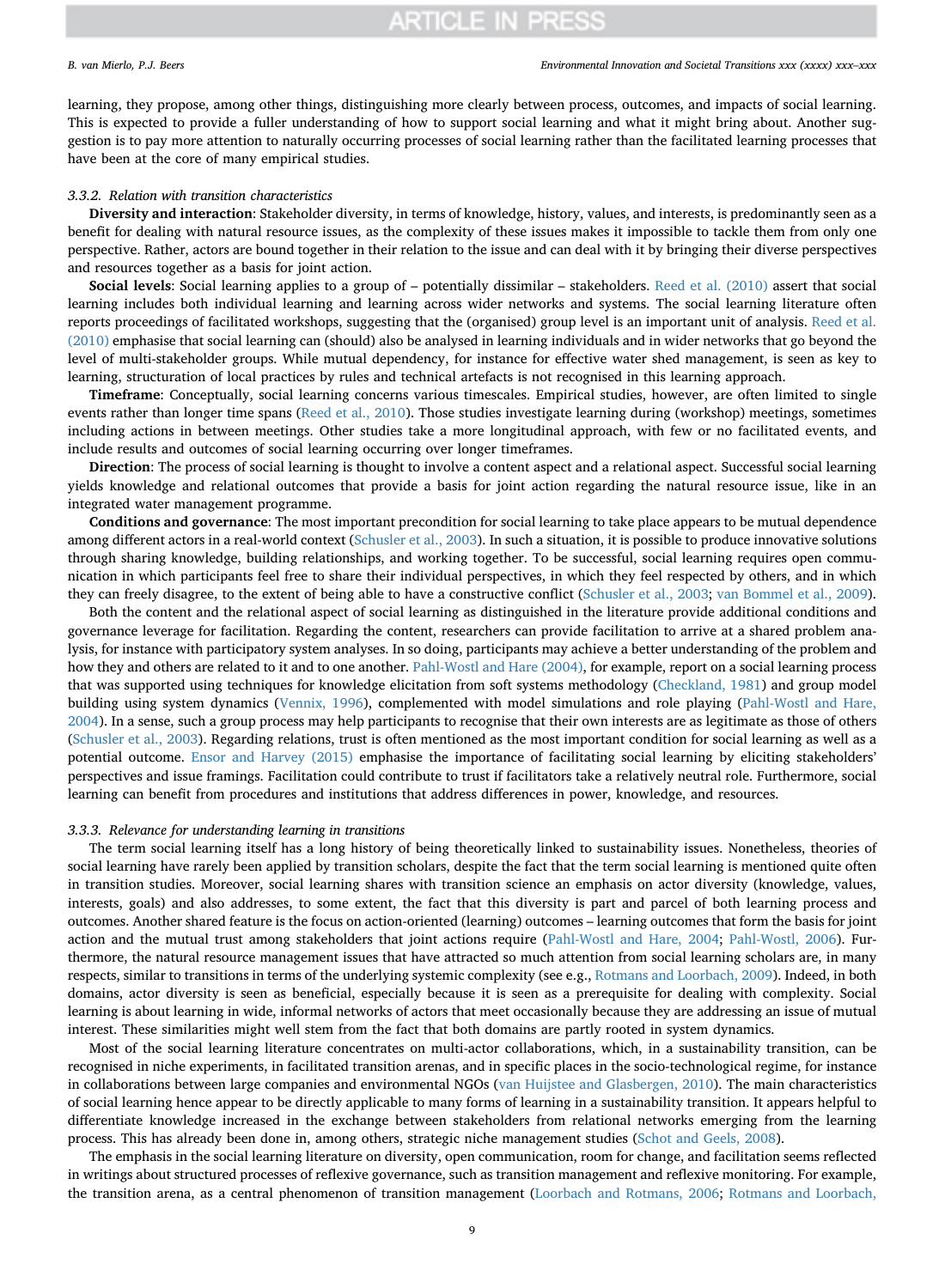#### *B. van Mierlo, P.J. Beers Environmental Innovation and Societal Transitions xxx (xxxx) xxx–xxx*

[2009\)](#page-14-27), uses the diversity among group members as a resource for creativity in terms of forecasting and backcasting (future visioning) and collaborative problem analysis. Additionally, transition arena members are expected to learn to overcome their differences and recognise the potential of building on others' ideas and resources, much like how a sense of mutual interdependence can foster social learning. However, transition contexts differ in the sense that, although some consensus appears to be necessary for co-ordinated action, scholars also emphasise the importance of being able to disagree about both current-day problems and preferred future visions. So, the learning process in a transition arena does not aim for a joint basis for action. Indeed, the term *arena*, as used in transition management, invokes the image of a clash of beliefs and convictions to reach future visions. For learning, this means that important differences of opinion are not addressed as an obstacle to be overcome but as a way to open up the innovation process and develop multiple options and pathways towards more sustainable production–consumption sectors. This stands in contrast to the image elicited in social learning writings [\(Muro and Jeffrey, 2008](#page-13-39)).

In sum, the social learning literature has many similarities with the transition science literature. One might even argue that they are conceptually close fields, being grounded on similar scientific roots about systemic complexity. Perhaps it should therefore not come as a surprise that techniques to foster social learning (e.g., problem analysis, group building) are similar in both nature and aims to techniques used in transition management. This explains why social learning does not add so many additional insights about learning in sustainability transitions, beyond better explicating the concept of learning itself.

### *3.4. Interactive learning in the learning economy*

#### *3.4.1. Core features*

In innovation science, several scholars deduce that knowledge and learning are at the heart of modern economies [\(Rosenberg,](#page-14-30) [1982;](#page-14-30) [Arrow, 1962](#page-13-40)). Among the different strands in this field, Lundvall is recognised as the most influential scholar (see the reviews of [Hudson, 1999](#page-13-41) and [MacKinnon et al., 2002\)](#page-13-42). In his seminal works, [Lundvall \(1992,](#page-13-43) [2017](#page-13-44)) speaks of the 'learning economy', that is, an economy in which the pace of the creation and destruction of knowledge has become very fast. As the result of widespread ICT, flexible specialisation, and innovation, the learning economy has become established firmly; this is when firms start to learn how to learn.

Key to a learning economy is interactive learning (or 'learning-by-interacting'), which is essentially a process of increasing knowledge by creatively combining codified and tacit knowledge ([Nelson and Winter, 1985\)](#page-14-31). The latter is abundantly available according to this perspective. Different kinds of knowledge are distinguished: know-why (general principles and laws) and knowwhat (facts), which are codify-able, and know-how (skills) and know-who (who can do what), which are context specific. In a learning economy, interactions take place not only in science and technology systems, which are specifically organised to increase knowledge, but also in more anonymous and mundane ways, that are specific to the characteristics of the local context, in and between companies and their departments ([Nelson and Winter, 1985](#page-14-31); [Neij et al., 2017](#page-14-32)). Effective interactive learning is accompanied by the opposite knowledge process: 'creative forgetting' (see also 'creative destruction': [Schumpeter, 1942](#page-14-33)) – the reduction of knowledge. Old, ineffective habits have to be left behind in a process of unlearning.

The core notion in this type of work is that of systems of innovation, which consist of networks of actors who interact in the production, diffusion, and use of new and economically useful knowledge in an institutional context that affects their interaction. Components of the innovation system, that is, agents, institutions, and technological aspects, reinforce one another in promoting processes of learning, or they block such processes because of system imperfections. It is argued that the way in which suppliers and consumers are related, and the institutional set-up within firms, between firms, and in policymaking, greatly define the speed of learning and innovation. This is in sharp contrast to views in which institutional change is predominantly conceived of as merely hindering innovation or lagging behind other changes, such as new technological knowledge.

#### *3.4.2. Relation with transition characteristics*

**Diversity and interaction**: In the co-evolutionary economic tradition, firms are assumed to differ in their capabilities, organisation, culture, and cognitive frameworks. Consequently, there are major differences regarding their economic competence, that is, their capacity to create knowledge and tap into their (tacit) knowledge bases and make them productive ([Morgan, 2004](#page-13-45)). Early work concentrated on interactive learning between producers and users in an innovation system. Recently, learning at the workplace has become more prominent, that is, learning within a productive organisation and between producers ([Lundvall, 2017\)](#page-13-44). Interactive learning hence takes place at a variety of interfaces inside and outside firms.

Conflicts do not play a dominant role in the core body of this thinking, apart from the competition between firms in the market, between different economies, and between user groups. As the producers are interested in disclosing information about new technologies, products, and process innovations to their potential customers, competition in the market tends to stimulate innovation [\(Mytelka, 2000](#page-13-46)).

**Social levels**: In innovation system analyses, learning indicators are usually applied at the system level. Whereas national innovation systems were the main focus of the earlier work, recent books and studies have turned to discussing the implications of globalisation and digitalisation for economic development. Simultaneously, there is a revival of interest in the meaning for learning in regional innovation systems in response to claims that geographical proximity has become less important under the influence of ICTs [\(Morgan, 2004\)](#page-13-45). Other types of innovation systems are sectoral and technological. Sectoral innovation systems are "a set of products and the set of agents carrying out market and non-market interactions for the creation, production and sale of those products" [\(Malerba, 2002, p. 247](#page-13-47)). Technological innovation systems are generally related to a specific technological novelty. The rules guiding the practices in all these innovation systems, are regarded as a necessity for innovation rather than barriers for desirable change.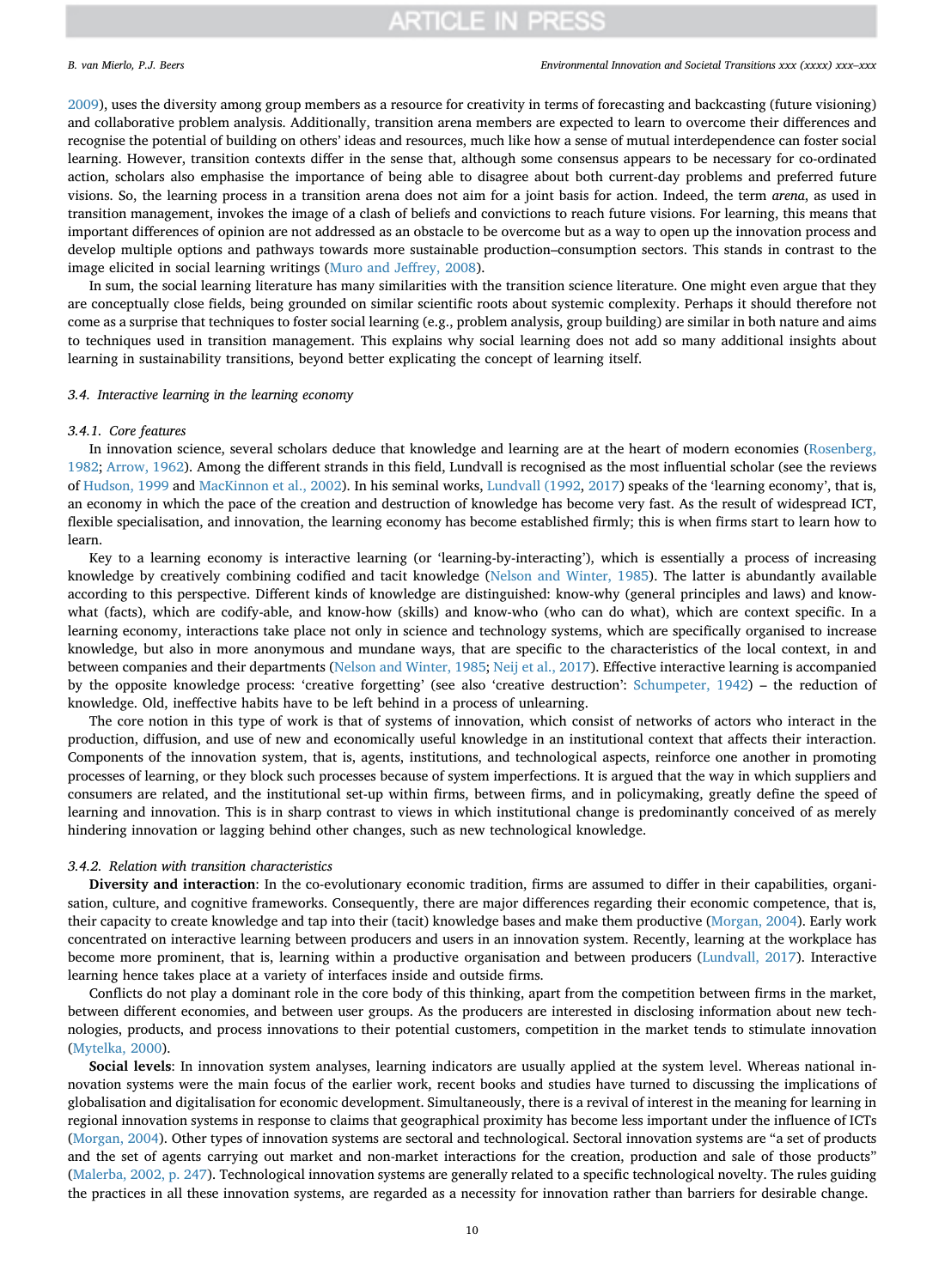**Timeframe**: In the current post-Fordist era, learning and innovation take place continuously in well-functioning systems and in learning organisations (in contrast to static organisations: [Lundvall, 2017\)](#page-13-44).

**Direction**: Ideally, the innovation system is conducive to continuous learning by competent companies that contribute to economic growth. Sharing knowledge and synthesising codified and tacit knowledge are essential for the continuous, incremental innovation that is needed for the survival of firms: "For instance, the absolute scarcity of certain crucial natural resources can be overcome when knowledge abundance is exploited through global sharing of technological and organisational knowledge" [\(Lundvall,](#page-13-44) [2017, p. 15](#page-13-44)).

**Conditions and governance**: Incentives for interactive learning and thus continuous innovation at the diverse interfaces are seen to consist of: 1) effective arrangements, 2) process conditions, and 3) the emergence of necessary functions of innovation systems.

Formal arrangements for generating knowledge systematically – for example in universities, research institutes, and R&D departments – involve intense and complex forms of interaction. Government interventions are suggested to be oriented primarily towards shaping the overall system to promote self-organised learning that reduces the need for interventions in the economy. Arrangements for organisational learning include horizontal flows of knowledge, vertical integration of a value chain, problemsolving project teams, job and task rotation and broad job descriptions, compensation measures for victims of change, and intermediary agents creating links between knowledge producers and users.

Relevant process conditions concern, among others, reciprocity and the expectation of meeting again, because know-who and know-how cannot be easily translated into codes that other actors understand ([Morgan, 2004](#page-13-45)). Trust can accelerate interactive learning because it provides all actors access to thicker and richer information. A mutually understandable language developed in dialogues or other forms of face-to-face communication makes it possible to build trust, especially if the actors involved in the exchange of knowledge have diverse cultural backgrounds and thus interpret similar information differently [\(von Krogh et al., 2000](#page-14-34)). Attention to complex communication is especially important in the broader process of interactive learning involving several formally independent users and producers, as good interaction within a company often comes at the cost of little learning with actors in the context of the company.

Finally, the fulfilling of specific functions in newly developing technological innovation systems that emerge around promising sustainable technology is addressed with functionalist approaches ([Hekkert et al., 2007](#page-13-7)). Learning is related to two of the seven systemic functions that should be fulfilled: knowledge development and knowledge diffusion in networks.

#### *3.4.3. Relevance for understanding learning in transitions*

In transition studies, so far, innovation system analyses have been used primarily to study learning in the form of knowledge development and diffusion in technological innovation systems, comparable to niches, as well as to study learning regarding system failures (see for instance [Negro et al., 2008;](#page-13-48) [van Mierlo et al., 2010a\)](#page-14-35). Transition scholars have also been inspired by this learning field to develop ideas about the geographical dimensions of transitions ([Coenen et al., 2012](#page-13-49)). Innovation system thinking is, however, also criticised for being limited for understanding the *re*-structuring that should take place in the incumbent regime [\(Loeber et al.,](#page-13-32) [2007\)](#page-13-32). For transitions to take place, the current pathways of change need to be redirected in a more sustainable direction and lock-ins within the current systems firmly addressed. The latter has recently been fully acknowledged by [Lundvall](#page-13-44) himself [\(2017, p. 389\):](#page-13-44) environmental sustainability "… requires radical changes not only in technologies but also in values, institutions, policies and consumption patterns. … Vested interests, nationalism, financialisation, pro-market dogma and political short-termism constitute barriers for change."

The co-evolutionary perspective on innovation and learning draws attention to the institutional setting of learning. Transition studies locate learning predominantly in niches that are shielded from market pressure, in which learning may trigger novel, emerging institutional contexts, or in technological innovation systems. In contrast, learning in learning economies is seen as the result of a conducive institutional environment. This raises the question of the extent to which current consumption–production systems in specific economic sectors (regimes) can be regarded and analysed as learning economies.

From such a perspective, learning *in* incumbent systems would become a key issue to investigate. Change among incumbents would be considered to be taking place in and through (un)learning rather than being 'merely' the result of landscape pressure, interaction with niches, and the resulting system-internal tensions. A co-evolutionary analysis would focus attention on the abundant, ever present, and important tacit knowledge and the continuous process of codifying knowledge. With the latter, innovation scholars address not only the (im-)possibility of codifying some kinds of knowledge of which people themselves are not aware, but also the – often high – transaction costs for doing it [\(Morgan, 2004\)](#page-13-45). Moreover, the high variation in novelties resulting from interactive learning in incumbent systems may well enlarge the potential for sector transformations (compare the notion of diversity promoted in the pathways approach of the STEPS centre: [Stirling, 2009\)](#page-14-5). Following up on this thinking would mean loosening up the harsh dichotomies of incumbent versus niche actors, and of radical and incremental innovation and learning in niches versus conflicts in and with regimes, as suggested in transition studies that draw on empirical work (see e.g., [Elzen et al., 2012\)](#page-13-15).

#### <span id="page-10-0"></span>**4. Value of the learning traditions**

The findings confirm that current fields of learning provide valuable insights, albeit varying in the extent to which they are specific to, and informative for, transitions, and in how they are so (see [Table 1](#page-4-0)). Highlights of the added value of the investigated research programmes are:

<sup>•</sup> Collaborative learning is a relevant entry point as it regards learning as a process of sense-making rather than knowledge transfer,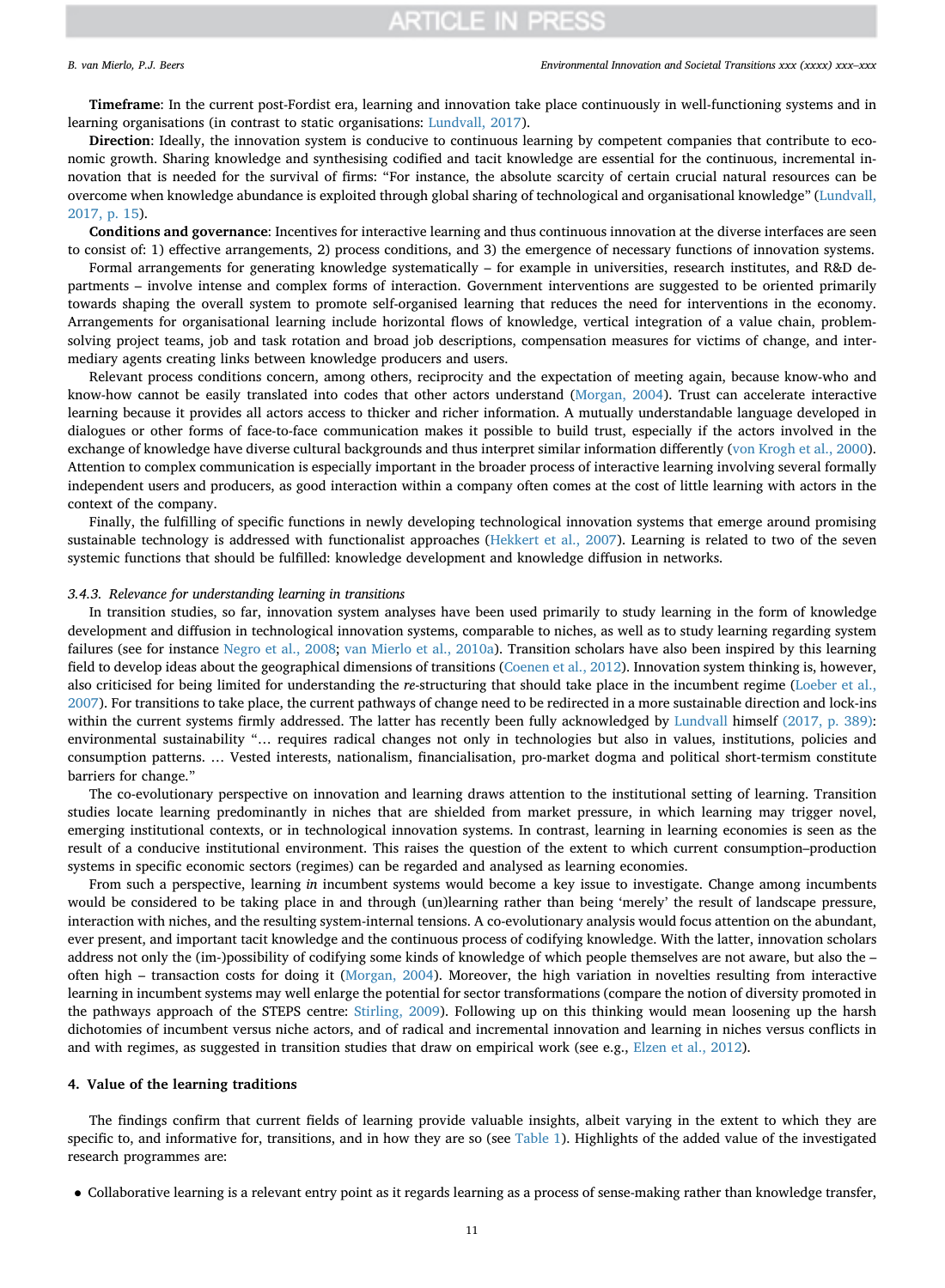#### *B. van Mierlo, P.J. Beers Environmental Innovation and Societal Transitions xxx (xxxx) xxx–xxx*

similar to transition scholars' understanding of learning. Our analysis suggests that transition-specific challenges (such as translating learning outcomes from a niche to regimes) may be regarded and addressed as complex tasks in the light of the collaborative learning tradition. They could be handled with an approach of analysing and dividing tasks and responsibilities with the support of a coach. A specific challenge in sustainability transitions is to deal with conflicts, for which collaborative learning may provide some assistance as well. Furthermore, collaborative learning highlights the possibilities for synchronous and asynchronous learning between distant actors. This could be expected to take place during the abundant indirect interactions of actors involved in 'transitions in the making', which outweigh direct interactions in transition experiments.

- Organisational learning has rightly been embraced in transition studies for its distinction between single- and double-loop learning, or more simply: superficial and deep learning. Deep learning is assumed to be crucial to escape path dependency and lock-in. This learning tradition provides ample entry points to facilitate deep learning in the organisation of incumbent actors by instigating reflection on experiences in a process of deliberation and face-to-face communication. It could also serve as a basis to monitor such learning processes. It remains to be investigated to what extent these insights also apply directly to transition arenas and niche experiments in which actors do not share an organisational culture. The key value of this field for transition studies, however, is that it provides a wider perspective on learning in sustainability transitions. It urges a focus not only on those rare occasions in which deep learning and radical change is hoped or expected to take place, but also on those in which superficial learning takes place and actors are subject to psychological mechanisms to resist change.
- Social learning in natural resource management has many similarities with the current dominant perspective on learning in transition studies: the multi-stakeholder character of learning, the focus on transformative change, and the diverse timescales. Its potential added value is primarily conceptual, as it stems from a long-standing tradition in which learning concepts are discussed and empirically grounded. The distinctions between the content and the relational aspect of learning, and more recently between learning process and learning outcomes, seem applicable in the transition context, in instances where multi-stakeholder groups gather to address an issue of mutual interest and negotiate and take co-ordinated action.
- In contrast to the other investigated learning fields, interactive learning starts its analyses at system level. Thus, it provides suggestions for investigating learning both within regimes and at a more abstract level, even though it does not distinguish between incremental and transformative change. The theoretical framework is an interesting entry point and rich source for studying so far uncovered forms of learning in transitions. It would shift the focus to learning among incumbents and give attention to the abundant tacit knowledge and the process of codifying this knowledge in relation to the transaction costs for doing this. In line with this thinking, socio-technological regimes would be investigated as a sectoral innovation system. Moreover, its ideas about learning as the result of a conducive institutional context seem relevant for transitions in addition to well-known conditions like trust. A final potential contribution is its proposition to regard learning as a process that coincides with forgetting and unlearning, which is most relevant in the transition process of actors changing their everyday practices.

Other learning traditions may well provide further valuable insights. Interesting learning traditions that could be investigated on their merit for transitions include: policy learning grounded in policy sciences [\(Bennett and Howlett, 1992;](#page-13-50) [Grin and Loeber, 2006](#page-13-51)); learning in communities of practices [\(Brown et al., 1989](#page-13-52); [Lave and Wenger, 1991](#page-13-53)) grounded in management studies; and cultural historical activity theory (CHAT: [Engeström, 1999](#page-13-54); [Roth and Lee, 2007](#page-14-36)) and transformative learning ([Mezirow, 1997\)](#page-13-55), both grounded in educational sciences.

### **5. Discussion**

In the following, with the aim of inspiring further research on the topic, we make a first attempt to describe what an elaborated perspective on learning in transitions could look like. We distinguish two main modes of learning in transitions: discursive interaction and reflective action.

Learning as *discursive interaction* takes place in the form of exchanging knowledge, information, and meanings, both within and between meetings, both face-to-face and asynchronously [\(Beers et al., 2016\)](#page-13-25). Learning in this sense can be seen as predominantly cognitive, while being informed by diverse knowledge, values, and interests, in a process of meaning making. At times, this may result in convergent problem orientations and common ground. At other times, discussion partners may gain a better view of the grounds upon which their opinions differ. In both cases, the result is a shared cognitive basis.

Beyond discursive interaction, learning takes place in the form of *reflective action.* This iterative process of action and reflection involves activities of planning, action, and evaluation, which may give rise to the emergence of changing practices. In that sense, it necessarily includes discursive interaction. The learning mode of reflective action concerns a search for what works and what does not work, given the complex problems that inhibit sufficient problem analysis. In that sense, it applies just as well to actors in niches as to incumbent actors or transition arenas.

Reflective action includes the material commitment to action – actually doing stuff – as well as the experiences that may stem from that action, not only in the sense of new knowledge, but also in the sense of emerging trust. Thus, learning as reflective action takes place over longer timeframes and includes notions from organisational learning and social learning about the emergence of trust and new knowledge through action and reflection. In doing so, communicative exchange and reflective action co-evolve in transitions, yielding both cognitive and relational capital. The build-up of such capital is normative in the sense that it has a direction – towards radical systemic change. Furthermore, it strengthens the basis for further actions. In that sense, a successful learning process has a self-reinforcing capacity.

Any learning in transitions occurs in an existing, changing material and institutional context. This context may influence the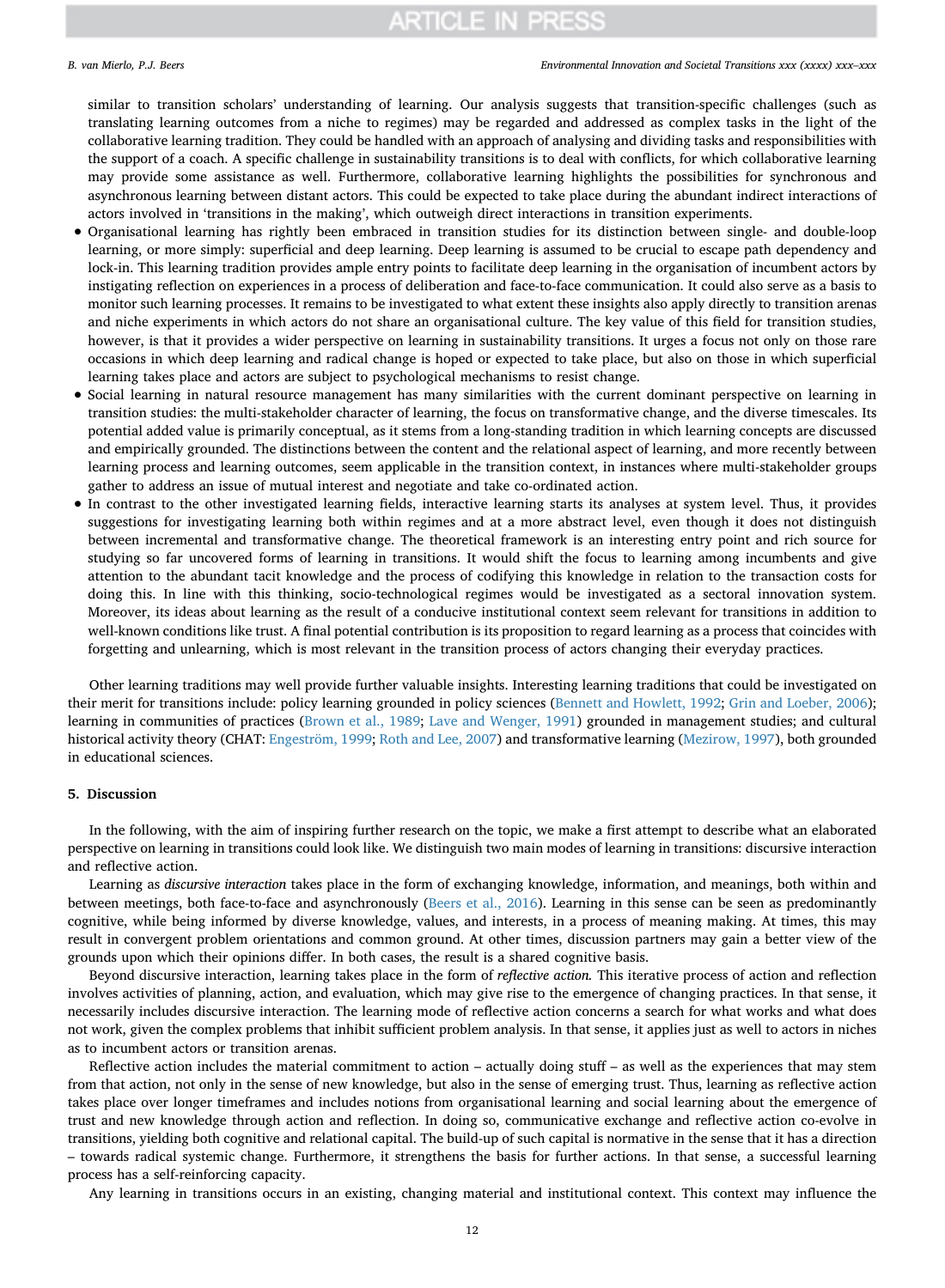#### *B. van Mierlo, P.J. Beers Environmental Innovation and Societal Transitions xxx (xxxx) xxx–xxx*

learning process in the form of setting the agenda and constraining the room for change, but it may also enable learning, for instance when governments finance transition-oriented innovation programmes. In the longer term, learning groups may reflexively start to influence their environment so as to make it more conducive to transitions ([Beers and van Mierlo, 2017\)](#page-13-14). Together, the environment and the learning process produce the evolutionary selection processes that characterise transitions in the making ([Raven et al., 2008](#page-14-0)).

Learning in transitions has thus far been studied primarily as a process starting in pilot projects or niches developing systemic properties, if successful. A learning process conducive to a transition, however, includes developing new knowledge, routines, and relations as much as doing away with the old (unlearning); includes intensive interaction supposed to stimulate deep learning as well as distant, extensive, and indirect interactions; and takes place in early phases as well as later phases of a transition. It encompasses a process of actors seeking change towards sustainability as well as countless others who do not share such intentions. Moreover, a transition process can be expected to be rife with learning about how to resist change, more specifically to hinder transition efforts and block a transition pathway.

A better understanding of learning in sustainability transitions ultimately needs to be developed in and through interdisciplinary empirical studies in which researchers from both transition studies and the learning traditions collaborate, while openly discussing and overcoming paradigmatic differences. Further theoretical developments and creative crossovers are needed to address the following challenges:

- The gap between the detailed understanding of learning by individuals and the abstract understanding of learning implied in the generic learning capacities of an organisation and effective institutional arrangements in innovation systems. How is individual learning conducive, or a barrier, to organisational and system learning? Is it necessary to study and monitor individual learning or would a focus on organisational and system learning suffice?
- The ambiguity regarding the differences between learning processes and outcomes. Empirical studies tend to focus on either the process (especially in education studies) or the learning outcomes (most prominently in innovation studies), presuming a positive relationship. When, where, and how are learning processes and learning outcomes indeed positively related, and conducive, to a transition process?
- The uncertainty about the relative importance of the numerous conditions suggested by the learning traditions. How important are, for example, diversity and trust and the role of facilitators, teachers, and the government in the various places and phases of sustainability transitions?
- The unknown relation between superficial and deep learning. It is common practice in almost all empirical learning studies to ignore either one or the other. Rather, their relationship should be critically studied with clearly operationalised concepts of the two learning types. When and how does learning contribute to transformative change and how does it build on, or conflict with, everyday learning? What is the role of the abundance of tacit knowledge available in both superficial and deep learning?

#### **6. Conclusion**

Summing up the heritage of the four learning traditions investigated here in terms of their value for a transition perspective, we determined that three of them apply to settings in which actors collaborate on a task; collaborative, organisational and social learning. They hence can be (and have been made already) relevant for learning in pilot projects and, if close interaction takes place, also between pilot projects, that is, in a niche. In addition, all four traditions (including interactive learning) are promising for shedding more light on learning in teams, departments, and organisations operating within regimes, while being under pressure from landscape developments. How do incumbent actors deal with emerging tensions? When and how are they able to restructure their daily routines rather than just change their espoused theories ('greenwashing')? All traditions might aid in increasing such knowledge on learning by incumbent actors – a neglected area in transition studies.

Overall, the learning approaches analysed here include a diversity of contexts in which learning processes relevant for transitions are taking place. Hence, we conclude that the investigated learning traditions provide ample opportunity for increasing the understanding of learning in sustainability transitions and how to foster it. Specific research questions and transition governance challenges could be addressed by creatively combining salient elements of the wealth of these traditions.

### **Funding**

This research did not receive any specific grant from funding agencies in the public, commercial, or not-for-profit sectors.

### **Acknowledgements**

We are grateful for the constructive feedback to draft versions of this article by Thomas Magnusson, Katrien van Poeck, Geeske Scholz, and Joanne Vinke-de Kruijf as well as two anonymous reviewers.

#### **References**

<span id="page-12-1"></span><span id="page-12-0"></span>[Akkerman, S., van den Bossche, P., Admiraal, W., Gijselaers, W., Segers, M., Simons, R.J., et al., 2007. Reconsidering group cognition: From conceptual confusion to a](http://refhub.elsevier.com/S2210-4224(17)30198-3/sbref0005) [boundary area between cognitive and socio-cultural perspectives? Educ. Res. Rev. 2, 39–63](http://refhub.elsevier.com/S2210-4224(17)30198-3/sbref0005). [Akkerman, S., Admiraal, W., Simons, R.-J., Niessen, T., 2008. Considering diversity: Multivoicedness in international academic collaboration. Cult. Psychol. 12 \(4\),](http://refhub.elsevier.com/S2210-4224(17)30198-3/sbref0010)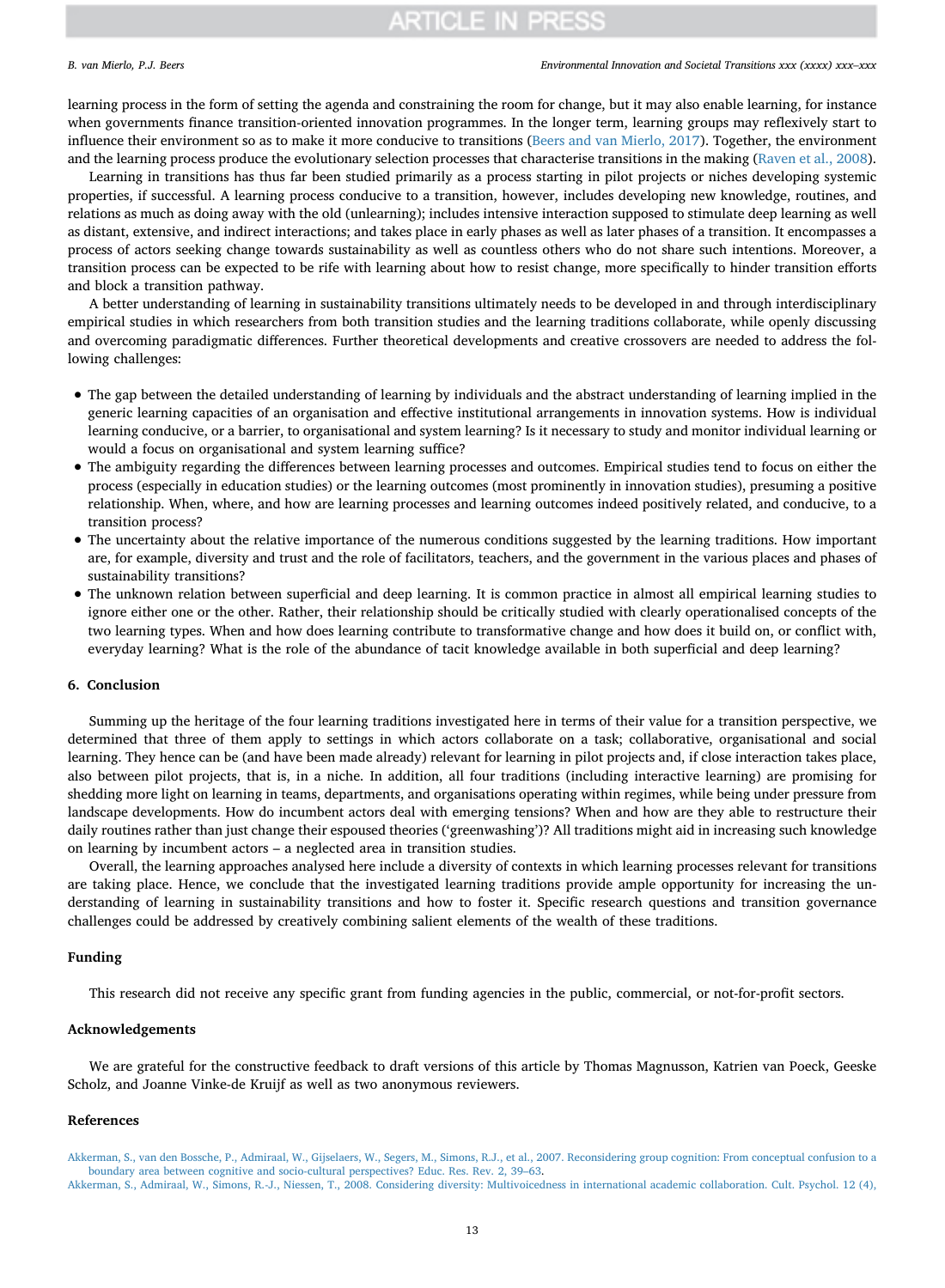#### [461–485.](http://refhub.elsevier.com/S2210-4224(17)30198-3/sbref0010)

<span id="page-13-26"></span>[Argyris, C., Schön, D.A., 1996. Organizational Learning II: Theory, Method, and Practice. Addison-Wesley, Reading, MA.](http://refhub.elsevier.com/S2210-4224(17)30198-3/sbref0015)

<span id="page-13-40"></span>[Arrow, K., 1962. The economic implications of learning by doing. Rev. Econ. Stud. 29 \(3\), 155–173](http://refhub.elsevier.com/S2210-4224(17)30198-3/sbref0020).

<span id="page-13-19"></span>[Baker, M.J., Hansen, T., Joiner, R., Traum, D., 1999. The role of grounding in collaborative learning tasks. In: Dillenbourg, P. \(Ed.\), Collaborative Learning: Cognitive](http://refhub.elsevier.com/S2210-4224(17)30198-3/sbref0025) [and Computational Approaches. Elsevier Science, New York, pp. 31–63](http://refhub.elsevier.com/S2210-4224(17)30198-3/sbref0025).

<span id="page-13-14"></span>[Beers, P.J., van Mierlo, B., 2017. Reflexivity and learning in system innovation processes. Sociol. Ruralis 57 \(3\), 415–436](http://refhub.elsevier.com/S2210-4224(17)30198-3/sbref0030).

<span id="page-13-23"></span>[Beers, P.J., Boshuizen, H.P.A., Kirschner, P.A., Gijselaers, W., 2006. Common ground, complex problems and decision making. Group Decis. Negot. 15, 529–556.](http://refhub.elsevier.com/S2210-4224(17)30198-3/sbref0035)

<span id="page-13-25"></span>Beers, P.J., van Mierlo, B., Hoes, A.-C., 2016. Toward an integrative perspective on social learning in system innovation initiatives. Ecol. Soc. 21 (1), 33. [https://doi.](https://doi.org/10.5751/ES-08148-210133) [org/10.5751/ES-08148-210133](https://doi.org/10.5751/ES-08148-210133).

<span id="page-13-50"></span>[Bennett, C.J., Howlett, M., 1992. The lessons of learning: reconciling theories of policy learning and policy change. Policy Sci. 25 \(3\), 275–294.](http://refhub.elsevier.com/S2210-4224(17)30198-3/sbref0045)

<span id="page-13-52"></span>[Brown, J.S., Collins, A., Duguid, P., 1989. Situated cognition and the culture of learning. Educ. Res. 18 \(1\), 32–42.](http://refhub.elsevier.com/S2210-4224(17)30198-3/sbref0050)

<span id="page-13-37"></span><span id="page-13-21"></span>[Buckingham Shum, S.J., MacLean, A., Bellotti, V.M.E., Hammond, N.V., 1997. Graphical argumentation and design cognition. Hum. Interact. 12, 267–300](http://refhub.elsevier.com/S2210-4224(17)30198-3/sbref0055). [Checkland, P., 1981. Systems Thinking, Systems Practice. Wiley, Chichester, UK](http://refhub.elsevier.com/S2210-4224(17)30198-3/sbref0060).

<span id="page-13-49"></span>[Coenen, L., Benneworth, P., Truffer, B., 2012. Toward a spatial perspective on sustainability transitions. Res. Policy 41 \(6\), 968–979.](http://refhub.elsevier.com/S2210-4224(17)30198-3/sbref0065)

<span id="page-13-22"></span>[Conklin, J., Begeman, M.L., 1987. gIBIS: A Hypertext Tool for Team Design Deliberation. Paper Presented at the Hypertext' 87. November. Chapel Hill, US](http://refhub.elsevier.com/S2210-4224(17)30198-3/sbref0070).

<span id="page-13-30"></span>[Cramer, J., Loeber, A., 2004. Governance through learning: making corporate social responsibility in Dutch industry effective from a sustainable development](http://refhub.elsevier.com/S2210-4224(17)30198-3/sbref0075) [perspective. J. Environ. Plan. Manag. 6 \(3/4\), 1–17.](http://refhub.elsevier.com/S2210-4224(17)30198-3/sbref0075)

<span id="page-13-35"></span>Cundill, G., 2010. Monitoring social learning processes in adaptive comanagement: Three case studies from South Africa. Ecol. Soc. 15 (3), 28. [http://www.](http://www.ecologyandsociety.org/vol15/iss3/art28/) [ecologyandsociety.org/vol15/iss3/art28/.](http://www.ecologyandsociety.org/vol15/iss3/art28/)

<span id="page-13-9"></span>Cuppen, E., Pesch, U., Remmerswaal, S., Taanman, M., 2016. Normative diversity, conflict and transition: shale gas in the Netherlands. Technological Forecasting and Social Change. [https://doi.org/10.1016/j.techfore.2016.11.004.](https://doi.org/10.1016/j.techfore.2016.11.004) In Press, available online 29 November 2016.

<span id="page-13-17"></span>[Dillenbourg, P., 1999. What do you mean by' collaborative learning'? In: Dillenbourg, P. \(Ed.\), Collaborative Learning: Cognitive and Computational Approaches.](http://refhub.elsevier.com/S2210-4224(17)30198-3/sbref0090) [Elsevier Science, New York, pp. 1–19](http://refhub.elsevier.com/S2210-4224(17)30198-3/sbref0090).

<span id="page-13-16"></span>[Elzen, B., Geels, F.W., Leeuwis, C., van Mierlo, B., 2011. Normative contestation in transitions 'in the making': animal welfare concerns and system innovation in pig](http://refhub.elsevier.com/S2210-4224(17)30198-3/sbref0095) [husbandry. Res. Policy 40 \(2\), 263–275](http://refhub.elsevier.com/S2210-4224(17)30198-3/sbref0095).

<span id="page-13-54"></span><span id="page-13-15"></span>[Elzen, B., van Mierlo, B., Leeuwis, C., 2012. Anchoring of innovations: assessing Dutch efforts to harvest energy from glasshouses. Environ. Innov. Soc. Transit. 5, 1–18](http://refhub.elsevier.com/S2210-4224(17)30198-3/sbref0100). [Engeström, Y., 1999. Activity theory and individual and social transformation. In: Engeström, Y., Miettinen, R., Punamäki, R.L. \(Eds.\), Perspectives on Activity Theory.](http://refhub.elsevier.com/S2210-4224(17)30198-3/sbref0105) [Cambridge University Press, Cambridge, UK, pp. 19–38.](http://refhub.elsevier.com/S2210-4224(17)30198-3/sbref0105)

<span id="page-13-38"></span><span id="page-13-34"></span>[Ensor, J., Harvey, B., 2015. Social learning and climate change adaption: evidence for international development practice. WIREs Climate Change 6, 509–522.](http://refhub.elsevier.com/S2210-4224(17)30198-3/sbref0110) [Forrester, J.W., 1971. Counterintuitive behavior of social systems. Technol. Rev. 73 \(3\), 52–68](http://refhub.elsevier.com/S2210-4224(17)30198-3/sbref0115).

<span id="page-13-10"></span>[Geels, F.W., 2002. Technological transitions as evolutionary reconfiguration processes: a multi-level perspective and a case-study. Res. Policy 31, 1257–1274.](http://refhub.elsevier.com/S2210-4224(17)30198-3/sbref0120)

<span id="page-13-11"></span>[Geels, F.W., 2004. From sectoral systems of innovation to socio-technical systems. Insights about dynamics and change from sociology and institutional theory. Res.](http://refhub.elsevier.com/S2210-4224(17)30198-3/sbref0125) [Policy 33, 897–920](http://refhub.elsevier.com/S2210-4224(17)30198-3/sbref0125).

- <span id="page-13-1"></span>[Geels, F., Deuten, J.J., 2006. Aggregation activities. Local and global dynamics in technological development: a socio-cognitive perspective on knowledge flows and](http://refhub.elsevier.com/S2210-4224(17)30198-3/sbref0130) [lessons from reinforced concrete. Sci. Public Policy 33 \(4\), 265–275.](http://refhub.elsevier.com/S2210-4224(17)30198-3/sbref0130)
- <span id="page-13-6"></span>[Geels, F., Raven, R., 2006. Non-linearity and expectations in niche-development trajectories: ups and downs in Dutch biogas development \(1973–2003\). Technol. Anal.](http://refhub.elsevier.com/S2210-4224(17)30198-3/sbref0135) [Strateg. Manag. 18 \(3-4\), 375–392.](http://refhub.elsevier.com/S2210-4224(17)30198-3/sbref0135)

<span id="page-13-12"></span>[Giddens, A., 1984. The Constitution of Society: Outline of the Theory of Structuration. University of California Press, Berkeley.](http://refhub.elsevier.com/S2210-4224(17)30198-3/sbref0140)

<span id="page-13-4"></span>[Goffman, E., 1974. Frame Analysis: an Essay on the Organization of Experience. Harvard University Press, Cambridge, MA](http://refhub.elsevier.com/S2210-4224(17)30198-3/sbref0145).

<span id="page-13-51"></span>[Grin, J., Loeber, A., 2006. Theories of policy learning: agency, structure, and change. In: Fisher, F., Miller, G.J., Sidney, M.S. \(Eds.\), Handbook of Public Policy](http://refhub.elsevier.com/S2210-4224(17)30198-3/sbref0150) [Analysis. Theories, Politics, and Methods. CRC Press, Boca Raton, FL, pp. 201–219.](http://refhub.elsevier.com/S2210-4224(17)30198-3/sbref0150)

<span id="page-13-29"></span>[Grin, J., van de Graaf, H., 1996. Implementation as communicative action. Policy Sci. 29 \(4\), 291–319.](http://refhub.elsevier.com/S2210-4224(17)30198-3/sbref0155)

<span id="page-13-7"></span>Hekkert, M.P., Suurs, R.A.A., Negro, S.O., Kuhlmann, S., Smits, R.E.H.M., 2007. Functions of innovation systems: A new approach for analysing technological change. Technol. Forecast. Soc. Change 74 (4), 413–432. [https://doi.org/10.1016/j.techfore.2006.03.002.](https://doi.org/10.1016/j.techfore.2006.03.002)

<span id="page-13-20"></span>[Hmelo-Silver, C.E., 2003. Problem-based learning: what and how do students learn. Educ. Psychol. Rev. 16 \(3\), 235–266](http://refhub.elsevier.com/S2210-4224(17)30198-3/sbref0165).

<span id="page-13-8"></span>[Hoogma, R., Kemp, R., Schot, J., Truffer, B., 2002. Experimenting for Sustainable Transport: the Approach of Strategic Niche Management. Spon Press, London.](http://refhub.elsevier.com/S2210-4224(17)30198-3/sbref0170)

<span id="page-13-41"></span>[Hudson, R., 1999. The learning economy, the learning firm and the learning region' a sympathetic critique of the limits to learning. Eur. Urban Reg. Stud. 6 \(1\), 59–72](http://refhub.elsevier.com/S2210-4224(17)30198-3/sbref0175).

### <span id="page-13-33"></span>Ison, R., Watson, D., 2007. Illuminating the possibilities for social learning in the management of Scotland's water. Ecol. Soc. 12 (1), 21. [http://www.](http://www.ecologyandsociety.org/vol12/iss1/art21/)

[ecologyandsociety.org/vol12/iss1/art21/.](http://www.ecologyandsociety.org/vol12/iss1/art21/)

<span id="page-13-18"></span>[Jonassen, D.H., 1991. Objectivism versus constructivism: do we need a new philosophical paradigm? Educ. Technol. Res. Dev. 39 \(3\), 5–14](http://refhub.elsevier.com/S2210-4224(17)30198-3/sbref0185).

<span id="page-13-2"></span>[Kemp, R., Schot, J., Hoogma, R., 1998. Regime shifts to sustainability through processes of niche formation: the approach of strategic niche management. Technol.](http://refhub.elsevier.com/S2210-4224(17)30198-3/sbref0190) [Anal. Strateg. Manag. 10 \(2\), 175–195.](http://refhub.elsevier.com/S2210-4224(17)30198-3/sbref0190)

<span id="page-13-13"></span>[Klein Woolthuis, R., Lankhuizen, M., Gilsing, V., 2005. A system failure framework for innovation policy design. Technovation 25 \(6\), 609–619.](http://refhub.elsevier.com/S2210-4224(17)30198-3/sbref0195)

<span id="page-13-24"></span>[Koschmann, T., LeBaron, C.D., 2003. Reconsidering common ground: Clark's contribution theory in the OR. September. Paper Presented at the Eight European](http://refhub.elsevier.com/S2210-4224(17)30198-3/sbref0200) [Conference on Computer-Supported Cooperative Work](http://refhub.elsevier.com/S2210-4224(17)30198-3/sbref0200).

<span id="page-13-28"></span>[Kouévi, A.T., van Mierlo, B., Leeuwis, C., 2011. Repetitive discrepancy between espoused and in-use action theories for fishery intervention in Grand-Popo, Benin. Int.](http://refhub.elsevier.com/S2210-4224(17)30198-3/sbref0205) [J. Learn. Chang. 5 \(2\), 114–138](http://refhub.elsevier.com/S2210-4224(17)30198-3/sbref0205).

<span id="page-13-36"></span>[Koutsouris, A., Papadopoulos, D., 2003. What is social about social learning? J. Agric. Educ. Ext. 9 \(2\), 75–82.](http://refhub.elsevier.com/S2210-4224(17)30198-3/sbref0210)

<span id="page-13-3"></span>Lakatos, I. (1968–1969). Criticism and the methodology of scientific research programmes. In: The Aristotelian Society (Ed.), *Proceedings of the Aristotelian Society* (Vol. 69, pp. 149–186). Blackwell Science, Oxford.

<span id="page-13-53"></span>[Lave, J., Wenger, E., 1991. Situated Learning: Legitimate Peripheral Participation. Cambridge University Press, Cambridge, UK](http://refhub.elsevier.com/S2210-4224(17)30198-3/sbref0220).

<span id="page-13-27"></span>[Leeuwis, C., van den Ban, A., 2004. Communication for Rural Innovation: Rethinking Agricultural Extension. Blackwell Science, Oxford.](http://refhub.elsevier.com/S2210-4224(17)30198-3/sbref0225)

<span id="page-13-32"></span>[Loeber, A., Van Mierlo, B., Grin, J., Leeuwis, C., 2007. The practical value of theory: learning in the pursuit of a sustainable development. In: Wals, A.E.J. \(Ed.\), Social](http://refhub.elsevier.com/S2210-4224(17)30198-3/sbref0230) [Learning Towards a Sustainable World. Wageningen Academic Publishers, Wageningen, The Netherlands, pp. 83–98.](http://refhub.elsevier.com/S2210-4224(17)30198-3/sbref0230)

<span id="page-13-0"></span>[Loorbach, D., Rotmans, J., 2006. Managing transitions for sustainable development. In: In: Olsthoorn, X., Wieczorek, A.J. \(Eds.\), Understanding Industrial](http://refhub.elsevier.com/S2210-4224(17)30198-3/sbref0235)

[Transformation: Views from Different Disciplines, vol. 44. Springer, Dordrecht, The Netherlands, pp. 187–206.](http://refhub.elsevier.com/S2210-4224(17)30198-3/sbref0235)

<span id="page-13-43"></span>[Lundvall, B.-Å. \(Ed.\), 1992. National Systems of Innovation. Towards a Theory of Innovation and Interactive Learning. Pinter, London](http://refhub.elsevier.com/S2210-4224(17)30198-3/sbref0240).

<span id="page-13-44"></span>[Lundvall, B.-Å., 2017. The Learning Economy and the Economics of Hope. Anthem Press, London](http://refhub.elsevier.com/S2210-4224(17)30198-3/sbref0245).

<span id="page-13-42"></span>[MacKinnon, D., Cumbers, A., Chapman, K., 2002. Learning, innovation and regional development: a critical appraisal of recent debates. Prog. Hum. Geogr. 26 \(3\),](http://refhub.elsevier.com/S2210-4224(17)30198-3/sbref0250) [293–311.](http://refhub.elsevier.com/S2210-4224(17)30198-3/sbref0250)

<span id="page-13-47"></span>[Malerba, F., 2002. Sectoral systems of innovation and production. Res. Policy 31 \(2\), 247–264](http://refhub.elsevier.com/S2210-4224(17)30198-3/sbref0255).

<span id="page-13-5"></span>[Markard, J., Raven, R., Truffer, B., 2012. Sustainability transitions: an emerging field of research and its prospects. Res. Policy 41 \(6\), 955–967.](http://refhub.elsevier.com/S2210-4224(17)30198-3/sbref0260)

<span id="page-13-55"></span>[Mezirow, J., 1997. Transformative learning: theory to practice. New Dir. Adult Contin. Educ. 74, 5–12](http://refhub.elsevier.com/S2210-4224(17)30198-3/sbref0265).

<span id="page-13-45"></span><span id="page-13-31"></span>[Molnar, E., Mulvihill, P.R., 2003. Sustainability-focused organizational learning: recent experiences and new challenges. J. Environ. Plan. Manag. 46 \(2\), 167–176.](http://refhub.elsevier.com/S2210-4224(17)30198-3/sbref0270) [Morgan, K., 2004. The exaggerated death of geography: learning, proximity and territorial innovation systems. J. Econ. Geogr. 4 \(1\), 3–21](http://refhub.elsevier.com/S2210-4224(17)30198-3/sbref0275).

<span id="page-13-39"></span>[Muro, M., Jeffrey, P., 2008. A critical review of the theory and application of social learning in participatory natural resource management processes. J. Environ. Plan.](http://refhub.elsevier.com/S2210-4224(17)30198-3/sbref0280) [Manag. 51 \(4\), 325–344](http://refhub.elsevier.com/S2210-4224(17)30198-3/sbref0280).

<span id="page-13-46"></span>[Mytelka, L.K., 2000. Local systems of innovation in a globalized world economy. Ind. Innov. 7 \(1\), 15–32.](http://refhub.elsevier.com/S2210-4224(17)30198-3/sbref0285)

<span id="page-13-48"></span>[Negro, S.O., Hekkert, M.P., Smits, R.E., 2008. Stimulating renewable energy technologies by innovation policy. Sci. Public Policy 35 \(6\), 403–416](http://refhub.elsevier.com/S2210-4224(17)30198-3/sbref0290).